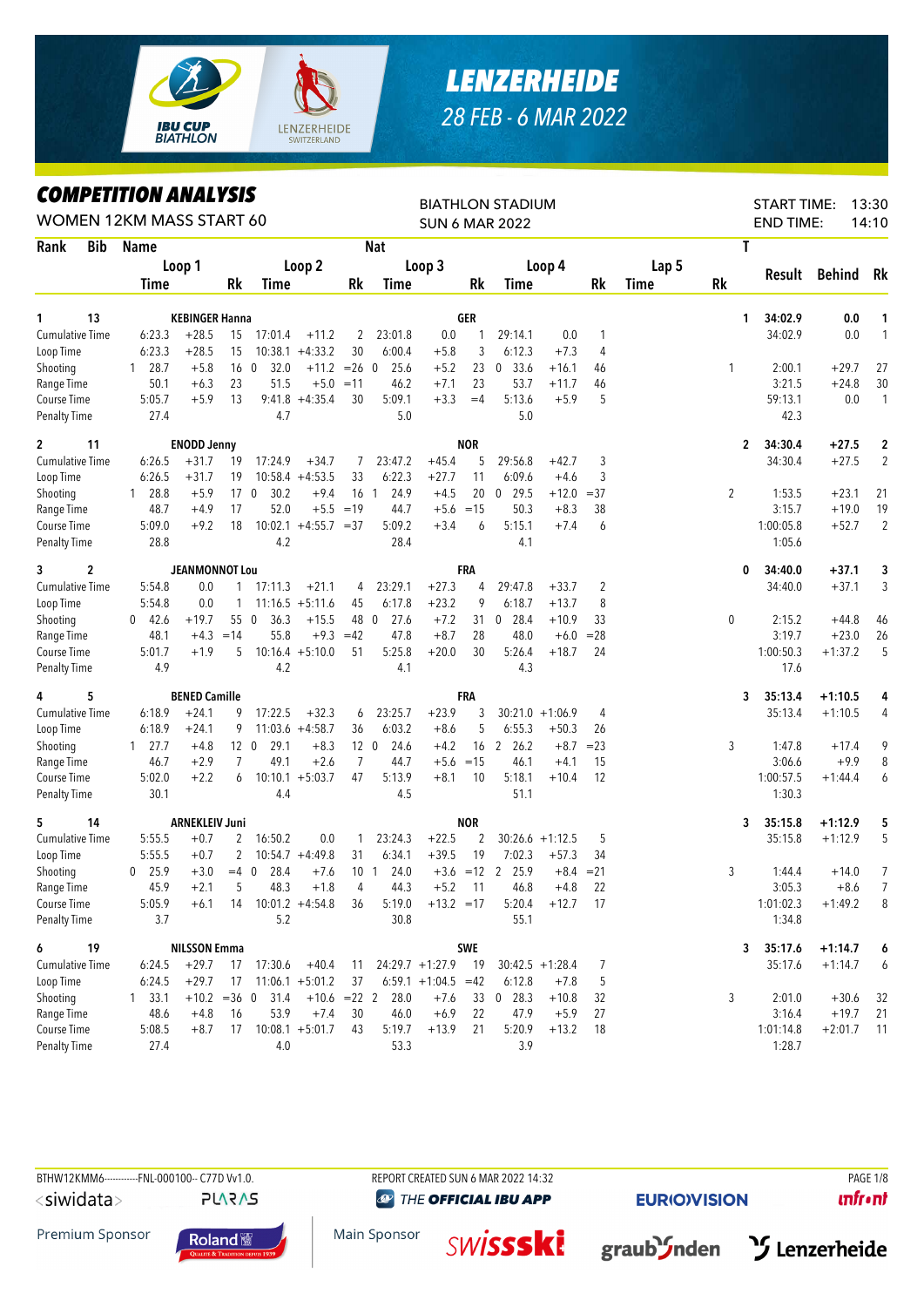| <b>Bib</b><br>Rank                  | <b>Name</b>              |                              |                       |                                 |                                          |                     | <b>Nat</b>                       |                                       |                      |                                |                              |                    |       | T              |                     |                    |                |
|-------------------------------------|--------------------------|------------------------------|-----------------------|---------------------------------|------------------------------------------|---------------------|----------------------------------|---------------------------------------|----------------------|--------------------------------|------------------------------|--------------------|-------|----------------|---------------------|--------------------|----------------|
|                                     |                          | Loop 1                       |                       |                                 | Loop 2                                   |                     |                                  | Loop 3                                |                      |                                | Loop 4                       |                    | Lap 5 |                |                     | Result Behind      | - Rk           |
|                                     | Time                     |                              | Rk                    | Time                            |                                          | Rk                  | Time                             |                                       | Rk                   | Time                           |                              | Rk                 | Time  | <b>Rk</b>      |                     |                    |                |
| $\overline{ }$<br>12                |                          | <b>FRUEHWIRT Juliane</b>     |                       |                                 |                                          |                     |                                  |                                       | GER                  |                                |                              |                    |       | $\mathbf{2}$   | 35:17.7             | $+1:14.8$          | 7              |
| Cumulative Time                     | 6:25.9                   | $+31.1$                      | 18                    | 17:40.7                         | $+50.5$                                  | 16                  | 24:00.1                          | $+58.3$                               | 7                    |                                | $30:38.8 + 1:24.7$           | 6                  |       |                | 35:17.7             | $+1:14.8$          | $\overline{7}$ |
| Loop Time                           | 6:25.9                   | $+31.1$                      | 18                    |                                 | $11:14.8 + 5:09.9$                       | 43                  | 6:19.4                           | $+24.8$                               | 10                   | 6:38.7                         | $+33.7$                      | 17                 |       |                |                     |                    |                |
| Shooting                            | 31.4<br>1                | $+8.5$                       | $= 28$ 0              | 37.3                            | $+16.5$                                  | 53 0                | 36.0                             | $+15.6$                               | 53                   | 127.5                          | $+10.0$                      | 28                 |       | $\overline{2}$ | 2:12.4              | $+42.0$            | 43             |
| Range Time                          | 53.6                     | $+9.8$                       | $=40$                 | 1:01.6                          | $+15.1$                                  | 54                  | 56.0                             | $+16.9$                               | 51                   | 47.6                           | $+5.6$                       | 26                 |       |                | 3:38.8              | $+42.1$            | 46             |
| Course Time<br><b>Penalty Time</b>  | 5:03.6<br>28.7           | $+3.8$                       | 8                     | 10:09.1<br>4.0                  | $+5:02.7$                                | 44                  | 5:19.3<br>4.1                    | $+13.5$                               | 19                   | 5:21.2<br>29.9                 | $+13.5$                      | 19                 |       |                | 1:01:10.9<br>1:06.8 | $+1:57.8$          | 9              |
| 7<br>8                              |                          | <b>CHAUVEAU Sophie</b>       |                       |                                 |                                          |                     |                                  |                                       | <b>FRA</b>           |                                |                              |                    |       | 4              | 35:26.1             | $+1:23.2$          | 8              |
| <b>Cumulative Time</b>              | 6:48.6                   | $+53.8$                      | 26                    | 17:46.8                         | $+56.6$                                  | 17                  |                                  | $24:40.6 + 1:38.8$                    | 23                   |                                | $30:47.9 + 1:33.8$           | 10                 |       |                | 35:26.1             | $+1:23.2$          | 8              |
| Loop Time                           | 6:48.6                   | $+53.8$                      | 26                    |                                 | $10:58.2 +4:53.3$                        | 32                  | 6:53.8                           | $+59.2$                               | 35                   | 6:07.3                         | $+2.3$                       | $\overline{2}$     |       |                |                     |                    |                |
| Shooting<br>Range Time              | 2 33.7<br>51.7           | $+10.8$<br>$+7.9$            | 41 0<br>$=32$         | 35.8<br>55.7                    | $+15.0$<br>$+9.2$                        | $=45$ 2<br>41       | 28.9<br>49.9                     | $+8.5$<br>$+10.8$                     | 37<br>$= 34$         | 25.2<br>$\mathbf 0$<br>48.3    | $+7.7$<br>$+6.3$             | 18<br>31           |       | 4              | 2:03.7<br>3:25.6    | $+33.3$<br>$+28.9$ | 36<br>36       |
| Course Time                         | 5:05.5                   | $+5.7$                       | 12                    |                                 | $9:59.0 +4:52.6$                         | 35                  | 5:13.7                           | $+7.9$                                | 9                    | 5:15.5                         | $+7.8$                       | 7                  |       |                | 1:00:59.8           | $+1:46.7$          | $\overline{7}$ |
| <b>Penalty Time</b>                 | 51.3                     |                              |                       | 3.5                             |                                          |                     | 50.1                             |                                       |                      | 3.5                            |                              |                    |       |                | 1:48.5              |                    |                |
| 9<br>1                              |                          | <b>FEMSTEINEVIK Ragnhild</b> |                       |                                 |                                          |                     |                                  |                                       | <b>NOR</b>           |                                |                              |                    |       | 6              | 35:33.8             | $+1:30.9$          | 9              |
| <b>Cumulative Time</b>              |                          | $7:26.1 + 1:31.3$            | 30                    |                                 | $19:00.4 + 2:10.2$<br>$11:34.3 + 5:29.4$ | 43<br>49            |                                  | $24:55.6 + 1:53.8$                    | 26<br>$\overline{2}$ |                                | $31:00.6 + 1:46.5$           | 14<br>$\mathbf{1}$ |       |                | 35:33.8             | $+1:30.9$          | 9              |
| Loop Time<br>Shooting               | 4 27.9                   | $7:26.1 + 1:31.3$<br>$+5.0$  | 30<br>13 <sup>2</sup> | 30.7                            | $+9.9$                                   | 20 <sub>0</sub>     | 5:55.2<br>23.1                   | $+0.6$<br>$+2.7$                      | $=7$                 | 6:05.0<br>35.1<br>$\mathbf 0$  | 0.0<br>$+17.6$               | 48                 |       | 6              | 1:57.0              | $+26.6$            | $= 24$         |
| Range Time                          | 46.2                     | $+2.4$                       | 6                     | 53.1                            | $+6.6$                                   | $=26$               | 41.9                             | $+2.8$                                | 3                    | 53.6                           | $+11.6$                      | 45                 |       |                | 3:14.8              | $+18.1$            | 17             |
| Course Time                         | 4:59.8                   | 0.0                          | $\mathbf{1}$          |                                 | $9:50.6 +4:44.2$                         | 34                  | 5:09.6                           | $+3.8$                                | 7                    | 5:07.7                         | 0.0                          | $\mathbf{1}$       |       |                | 1:00:41.5           | $+1:28.4$          | 3              |
| <b>Penalty Time</b>                 | 1:40.1                   |                              |                       | 50.5                            |                                          |                     | 3.7                              |                                       |                      | 3.6                            |                              |                    |       |                | 2:38.0              |                    |                |
| 10<br>24                            |                          | <b>DICKINSON Kelsey Joan</b> |                       |                                 |                                          |                     |                                  |                                       | <b>USA</b>           |                                |                              |                    |       | 3              | 35:37.2             | $+1:34.3$          | 10             |
| <b>Cumulative Time</b>              | 6:01.4                   | $+6.6$                       |                       | $3$ 17:51.5 +1:01.3             |                                          | 20                  |                                  | $24:27.5 +1:25.7$                     | 17                   |                                | $30:43.6 + 1:29.5$           | 9                  |       |                | 35:37.2             | $+1:34.3$          | 10             |
| Loop Time<br>Shooting               | 6:01.4<br>$0\quad 24.0$  | $+6.6$<br>$+1.1$             | 3                     | 3 2<br>26.8                     | $11:50.1 + 5:45.2$<br>$+6.0$             | 53                  | 6:36.0<br>7 <sub>1</sub><br>21.9 | $+41.4$<br>$+1.5$                     | 21<br>$=$ 3          | 6:16.1<br>17.5<br>$\mathbf{0}$ | $+11.1$<br>0.0               | 7<br>$\mathbf{1}$  |       | 3              | 1:30.4              | 0.0                | 1              |
| Range Time                          | 43.8                     | 0.0                          | $\mathbf{1}$          | 48.4                            | $+1.9$                                   | 5                   | 42.5                             | $+3.4$                                | 4                    | 42.0                           | 0.0                          | $=1$               |       |                | 2:56.7              | 0.0                | $\mathbf{1}$   |
| Course Time                         | 5:14.2                   | $+14.4$                      | 22                    |                                 | $10:09.2 + 5:02.8$                       | 45                  | 5:26.0                           | $+20.2 = 32$                          |                      | 5:30.6                         | $+22.9$                      | 29                 |       |                | 1:01:57.2           | $+2:44.1$          | 14             |
| <b>Penalty Time</b>                 | 3.3                      |                              |                       | 52.5                            |                                          |                     | 27.4                             |                                       |                      | 3.4                            |                              |                    |       |                | 1:26.8              |                    |                |
| 17<br>11                            |                          | <b>WEIDEL Anna</b>           |                       |                                 |                                          |                     |                                  |                                       | GER                  |                                |                              |                    |       | 4              | 35:40.4             | $+1:37.5$          | 11             |
| <b>Cumulative Time</b>              | 6:40.8                   | $+46.0$                      | 24                    | 17:48.4                         | $+58.2$                                  | 18                  |                                  | $24:21.8 +1:20.0$                     | 14                   |                                | $30:53.8 + 1:39.7$           | 13                 |       |                | 35:40.4             | $+1:37.5$          | 11             |
| Loop Time<br>Shooting               | 6:40.8<br>2 22.9         | $+46.0$<br>0.0               | 24                    | 25.0<br>$1\quad0$               | $11:07.6 + 5:02.7$<br>$+4.2$             | 38                  | 6:33.4<br>2 <sub>1</sub><br>24.7 | $+38.8$<br>$+4.3$                     | 18<br>$=17$ 1        | 6:32.0<br>24.2                 | $+27.0$<br>$+6.7$            | 14<br>$=9$         |       | 4              | 1:36.9              | $+6.5$             | $\overline{c}$ |
| Range Time                          | 44.0                     | $+0.2$                       | 2                     | 48.7                            | $+2.2$                                   | 6                   | 45.9                             | $+6.8$                                | 21                   | 44.6                           | $+2.6$                       | 9                  |       |                | 3:03.2              | $+6.5$             | 5              |
| Course Time                         | 5:04.6                   | $+4.8$                       | 10                    |                                 | $10:15.2 + 5:08.8$                       | 50                  | 5:18.6                           | $+12.8$                               | 14                   | 5:18.8                         | $+11.1$                      | 15                 |       |                | 1:01:37.6           | $+2:24.5$          | 13             |
| <b>Penalty Time</b>                 | 52.1                     |                              |                       | 3.6                             |                                          |                     | 28.8                             |                                       |                      | 28.5                           |                              |                    |       |                | 1:53.2              |                    |                |
| 16<br>12                            |                          | <b>CARRARA Michela</b>       |                       |                                 |                                          |                     |                                  |                                       | <b>ITA</b>           |                                |                              |                    |       | 6              | 35:41.4             | $+1:38.5$          | 12             |
| <b>Cumulative Time</b>              | 6:19.4                   | $+24.6$                      | 10                    | 17:27.3                         | $+37.1$                                  | 9                   | 23:51.3                          | $+49.5$                               | 6                    |                                | $31:10.1 + 1:56.0$           | 16                 |       |                | 35:41.4             | $+1:38.5$          | 12             |
| Loop Time<br>Shooting               | 6:19.4<br>$1 \quad 29.4$ | $+24.6$<br>$+6.5 = 22$ 1     | 10                    | 32.4                            | $11:07.9 + 5:03.0$<br>$+11.6$            | 39                  | 6:24.0<br>29 1<br>29.5           | $+29.4$                               | 12                   | $+9.1$ =41 3 31.4              | $7:18.8 + 1:13.8$<br>$+13.9$ | 43<br>42           |       | 6              | 2:02.8              | $+32.4$            | 35             |
| Range Time                          | 50.6                     | $+6.8$                       | 25                    | 53.0                            | $+6.5$                                   | 25                  | 48.6                             | $+9.5 = 29$                           |                      | 50.7                           | $+8.7$                       | 40                 |       |                | 3:22.9              | $+26.2$            | 32             |
| Course Time                         | 5:00.7                   | $+0.9$                       | 3                     |                                 | $9:45.2 +4:38.8$                         | 32                  | 5:05.8                           | $0.0\,$                               | $\mathbf{1}$         | 5:09.6                         | $+1.9$                       | 2                  |       |                | 1:00:42.7           | $+1:29.6$          | 4              |
| <b>Penalty Time</b>                 | 28.0                     |                              |                       | 29.7                            |                                          |                     | 29.5                             |                                       |                      | 1:18.5                         |                              |                    |       |                | 2:45.8              |                    |                |
| 29<br>13                            |                          | <b>HALVARSSON Ella</b>       |                       |                                 |                                          |                     |                                  |                                       | <b>SWE</b>           |                                |                              |                    |       | $\mathbf{2}$   | 35:42.1             | $+1:39.2$          | 13             |
| <b>Cumulative Time</b><br>Loop Time | 6:12.4                   | $+17.6$                      |                       | 8 17:26.1                       | $+35.9$                                  | 8                   |                                  | $24:11.1 + 1:09.3$                    | 10                   |                                | $30:52.6 +1:38.5$            | 12                 |       |                | 35:42.1             | $+1:39.2$          | 13             |
| Shooting                            | 6:12.4<br>$0\quad 26.3$  | $+17.6$<br>$+3.4$            | 8                     | 8 0<br>30.6                     | $11:13.7 + 5:08.8$                       | 41<br>$+9.8 = 18$ 1 | 6:45.0<br>25.0                   | $+50.4$<br>$+4.6$                     | 28                   | 6:41.5<br>21 1 26.2            | $+36.5$<br>$+8.7 = 23$       | 19                 |       | 2              | 1:48.3              | $+17.9$            | 10             |
| Range Time                          | 47.1                     | $+3.3$                       | 11                    | 51.9                            | $+5.4 = 17$                              |                     | 47.6                             | $+8.5$                                | 27                   | 47.4                           | $+5.4 = 23$                  |                    |       |                | 3:14.0              | $+17.3$            | 15             |
| Course Time                         | 5:21.6                   | $+21.8$                      | 29                    |                                 | $10:17.2 + 5:10.8$                       | 52                  | 5:26.0                           | $+20.2 = 32$                          |                      | 5:23.0                         | $+15.3$                      | 21                 |       |                | 1:02:09.9           | $+2:56.8$          | 21             |
| Penalty Time                        | 3.6                      |                              |                       | 4.6                             |                                          |                     | 31.3                             |                                       |                      | 31.1                           |                              |                    |       |                | 1:10.8              |                    |                |
| 4<br>14                             |                          | $+27.8$                      |                       | <b>JOHANSEN Marthe Krakstad</b> |                                          |                     |                                  |                                       | <b>NOR</b>           |                                |                              |                    |       | 3              | 35:45.8             | $+1:42.9$          | 14             |
| <b>Cumulative Time</b><br>Loop Time | 6:22.6<br>6:22.6         | $+27.8$                      | 14<br>14              | 17:36.8                         | $+46.6$<br>$11:14.2 + 5:09.3$            | 14<br>42            |                                  | $24:36.0 +1:34.2$<br>$6:59.2 +1:04.6$ | 21<br>44             | 6:15.4                         | $30:51.4 +1:37.3$<br>$+10.4$ | 11<br>6            |       |                | 35:45.8             | $+1:42.9$          | 14             |
| Shooting                            | $1\quad 28.9$            | $+6.0 = 18$ 0                |                       | 26.6                            | $+5.8$                                   |                     | 5 2 26.2                         | $+5.8$                                | 25                   | $0$ 21.8                       | $+4.3$                       | 4                  |       | 3              | 1:43.7              | $+13.3$            | 6              |
| Range Time                          | 46.9                     | $+3.1$                       | $=9$                  | 48.1                            | $+1.6$                                   | 3                   | 44.4                             | $+5.3 = 12$                           |                      | 43.4                           | $+1.4$                       | 6                  |       |                | 3:02.8              | $+6.1$             | 4              |
| Course Time                         | 5:07.7                   | $+7.9$                       | 16                    |                                 | $10:22.5 + 5:16.1$                       | 54                  | 5:20.4                           | $+14.6$                               | 22                   | 5:28.3                         | $+20.6$                      | 27                 |       |                | 1:02:04.7           | $+2:51.6$          | 19             |
| <b>Penalty Time</b>                 | 28.0                     |                              |                       | 3.6                             |                                          |                     | 54.4                             |                                       |                      | 3.7                            |                              |                    |       |                | 1:29.8              |                    |                |

**PLARAS** 

**@** THE OFFICIAL IBU APP

Main Sponsor

**EURIO)VISION** 

graub's nden by Lenzerheide

 $unfront$ 

Premium Sponsor



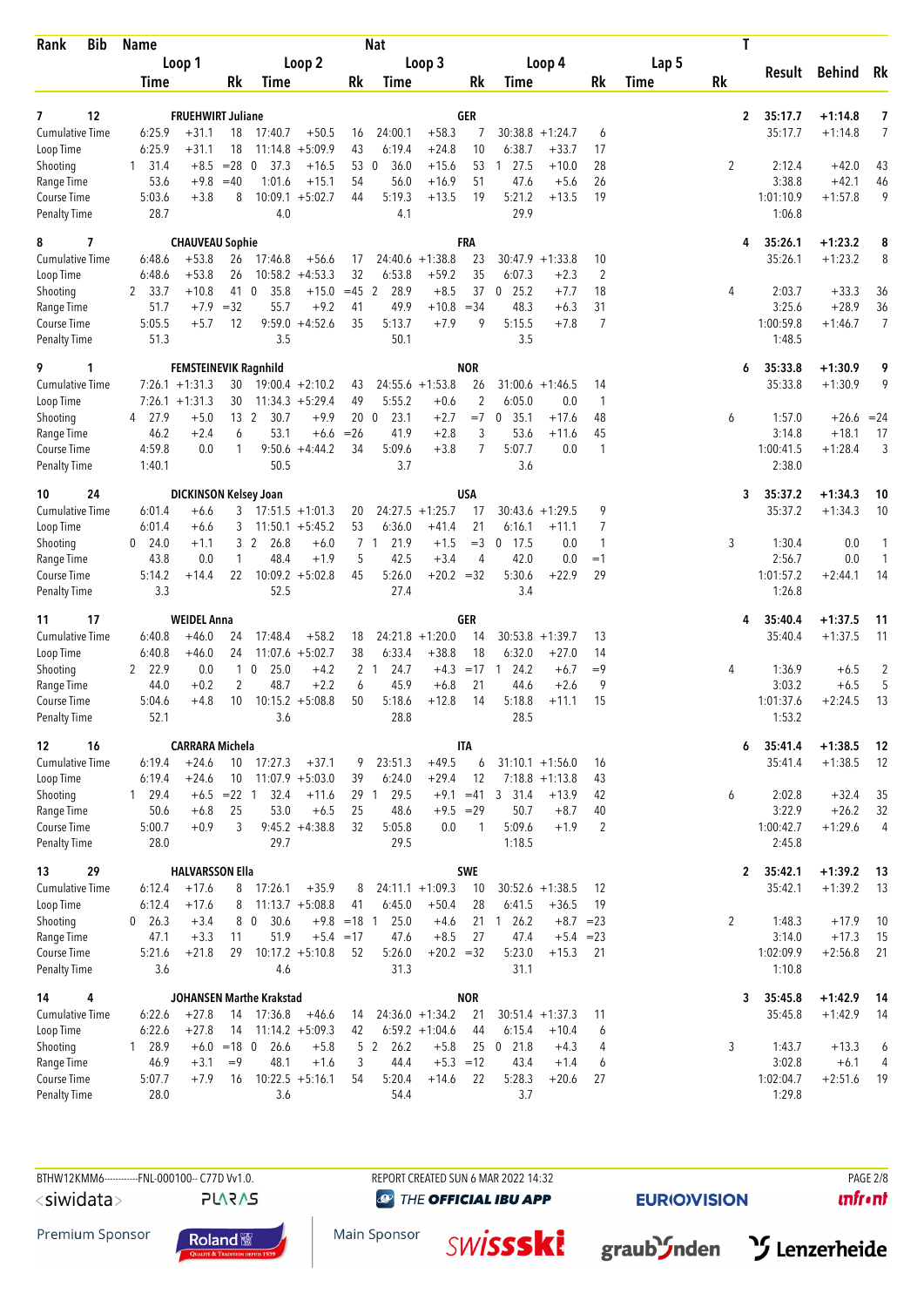| <b>Bib</b><br>Rank                  | <b>Name</b>               |                                      |                                            |                      | <b>Nat</b>           |                               |                 |                                        |                   |               |       | T              |                    |                        |          |
|-------------------------------------|---------------------------|--------------------------------------|--------------------------------------------|----------------------|----------------------|-------------------------------|-----------------|----------------------------------------|-------------------|---------------|-------|----------------|--------------------|------------------------|----------|
|                                     | Loop 1                    |                                      | Loop 2                                     |                      |                      | Loop 3                        |                 | Loop 4                                 |                   |               | Lap 5 |                |                    | Result Behind          | Rk       |
|                                     | <b>Time</b>               | Rk                                   | Time                                       | Rk                   | Time                 |                               | Rk              | Time                                   |                   | Rk            | Time  | <b>Rk</b>      |                    |                        |          |
|                                     |                           |                                      |                                            |                      |                      |                               |                 |                                        |                   |               |       |                |                    |                        |          |
| 41<br>15<br><b>Cumulative Time</b>  | $11:13.1 + 5:18.3$        | <b>OBERTHALER Kristina</b><br>31     | 17:34.7<br>$+44.5$                         | 13                   |                      | $24:06.2 +1:04.4$             | <b>AUT</b><br>8 | $30:43.0 + 1:28.9$                     |                   | 8             |       | 0              | 35:49.2<br>35:49.2 | $+1:46.3$<br>$+1:46.3$ | 15<br>15 |
| Loop Time                           | $11:13.1 + 5:18.3$        | 31                                   | 6:21.6<br>$+16.7$                          | 3                    | 6:31.5               | $+36.9$                       | $=16$           | 6:36.8                                 | $+31.8$           | 16            |       |                |                    |                        |          |
| Shooting                            | 30.7<br>0                 | 250<br>$+7.8$                        | 30.3<br>$+9.5$                             | 17 <sub>0</sub>      | 30.3                 | $+9.9$                        | 46              | $0$ 29.3                               | $+11.8$           | 36            |       | 0              | 2:00.7             | $+30.3$                | 29       |
| Range Time                          | 51.7                      | $+7.9$<br>$=32$                      | 53.1<br>$+6.6$                             | $=26$                | 52.3                 | $+13.2$                       | 46              | 51.8                                   | $+9.8$            | 41            |       |                | 3:28.9             | $+32.2$                | 39       |
| Course Time<br><b>Penalty Time</b>  | $10:17.2 + 5:17.4$<br>4.1 | 37                                   | 5:24.6<br>$+18.2$<br>3.9                   | 12                   | 5:35.0<br>4.2        | $+29.2$                       | 42              | 5:40.4<br>4.6                          | $+32.7$           | 43            |       |                | 1:02:46.4<br>16.9  | $+3:33.3$              | 26       |
| 3<br>16                             |                           | <b>HOEGBERG Elisabeth</b>            |                                            |                      |                      |                               | <b>SWE</b>      |                                        |                   |               |       | 6              | 35:59.6            | $+1:56.7$              | 16       |
| <b>Cumulative Time</b>              | 6:44.2                    | $+49.4$<br>25                        | $18:38.0 + 1:47.8$                         | 35                   |                      | $24:39.6 + 1:37.8$            | 22              | $31:07.4 + 1:53.3$                     |                   | 15            |       |                | 35:59.6            | $+1:56.7$              | 16       |
| Loop Time                           | 6:44.2                    | $+49.4$<br>25                        | $11:53.8 + 5:48.9$                         | 56                   | 6:01.6               | $+7.0$                        | 4               | 6:27.8                                 | $+22.8$           | 12            |       |                |                    |                        |          |
| Shooting<br>Range Time              | 2 43.8<br>50.9            | $+20.9$<br>56<br>26<br>$+7.1$        | 3<br>31.4<br>$+10.6$<br>52.8<br>$+6.3$     | $= 22 \ 0$<br>24     | 30.6<br>49.3         | $+10.2$<br>$+10.2 = 32$       | 48              | 29.5<br>$\overline{1}$<br>44.8         | $+12.0$<br>$+2.8$ | $=37$<br>10   |       | 6              | 2:15.3<br>3:17.8   | $+44.9$<br>$+21.1$     | 47<br>23 |
| Course Time                         | 5:02.3                    | $+2.5$<br>7                          | $9:47.0 +4:40.6$                           | 33                   | 5:09.0               | $+3.2$                        | 3               | 5:16.1                                 | $+8.4$            | 8             |       |                | 1:01:14.0          | $+2:00.9$              | 10       |
| <b>Penalty Time</b>                 | 51.0                      |                                      | 1:14.0                                     |                      | 3.3                  |                               |                 | 26.9                                   |                   |               |       |                | 2:35.4             |                        |          |
| 17<br>9                             |                           | <b>ERDAL Karoline</b>                |                                            |                      |                      |                               | <b>NOR</b>      |                                        |                   |               |       | 7              | 36:10.0            | $+2:07.1$              | 17       |
| <b>Cumulative Time</b><br>Loop Time | 6:19.7<br>6:19.7          | $+24.9$<br>11<br>$+24.9$<br>11       | 17:28.4<br>$+38.2$<br>11:08.7<br>$+5:03.8$ | 10<br>40             | 24:14.6<br>6:46.2    | $+1:12.8$<br>$+51.6$          | 12<br>30        | $31:29.4 +2:15.3$<br>$7:14.8 + 1:09.8$ |                   | 25<br>41      |       |                | 36:10.0            | $+2:07.1$              | 17       |
| Shooting                            | $1 \quad 32.8$            | 34 1<br>$+9.9$                       | 36.9<br>$+16.1$                            | 52 2                 | 31.4                 | $+11.0$                       | 49              | 3 24.6                                 | $+7.1$            | 12            |       | $\overline{7}$ | 2:05.9             | $+35.5$                | 40       |
| Range Time                          | 51.4                      | 30<br>$+7.6$                         | 55.6<br>$+9.1$                             | 40                   | 50.3                 | $+11.2$                       | 37              | 43.1                                   | $+1.1$            | 4             |       |                | 3:20.4             | $+23.7$                | 27       |
| Course Time                         | 5:01.2                    | 4<br>$+1.4$                          | $9:44.5 +4:38.1$                           | 31                   | 5:07.3               | $+1.5$                        | 2               | 5:16.8                                 | $+9.1$            | 10            |       |                | 1:01:19.8          | $+2:06.7$              | 12       |
| <b>Penalty Time</b>                 | 27.0                      |                                      | 28.6                                       |                      | 48.6                 |                               |                 | 1:14.8                                 |                   |               |       |                | 2:59.1             |                        |          |
| 10<br>18                            |                           | <b>WIESENSARTER Marion</b>           |                                            |                      |                      |                               | <b>GER</b>      |                                        |                   |               |       | 5              | 36:10.3            | $+2:07.4$              | 18       |
| <b>Cumulative Time</b>              | 6:20.3                    | $+25.5$<br>12                        | 17:21.6<br>$+31.4$                         | 5                    |                      | $24:20.3 +1:18.5$             | 13              | $31:18.6 + 2:04.5$                     |                   | 18            |       |                | 36:10.3            | $+2:07.4$              | 18       |
| Loop Time<br>Shooting               | 6:20.3<br>$1 \t23.3$      | $+25.5$<br>12<br>$2\quad0$<br>$+0.4$ | $11:01.3 +4:56.4$<br>25.2<br>$+4.4$        | 34<br>3              | 28.3<br>2            | $6:58.7 +1:04.1$<br>$+7.9$    | 40<br>34        | 6:58.3<br>2 24.2                       | $+53.3$<br>$+6.7$ | $=32$<br>$=9$ |       | 5              | 1:41.1             | $+10.7$                | 4        |
| Range Time                          | 45.2                      | $=$ 3<br>$+1.4$                      | 46.5<br>0.0                                | $\mathbf{1}$         | 49.1                 | $+10.0$                       | 31              | 43.2                                   | $+1.2$            | 5             |       |                | 3:04.0             | $+7.3$                 | 6        |
| Course Time                         | 5:06.9                    | $+7.1$<br>15                         | $10:10.5 + 5:04.1$                         | 48                   | 5:16.0               | $+10.2$                       | 12              | 5:19.9                                 | $+12.2$           | 16            |       |                | 1:02:03.6          | $+2:50.5$              | 18       |
| <b>Penalty Time</b>                 | 28.2                      |                                      | 4.2                                        |                      | 53.5                 |                               |                 | 55.1                                   |                   |               |       |                | 2:21.2             |                        |          |
| 25<br>19                            |                           | <b>HERFOSS Ida Emilie</b>            |                                            |                      |                      |                               | <b>NOR</b>      |                                        |                   |               |       | 3              | 36:10.7            | $+2:07.8$              | 19       |
| <b>Cumulative Time</b>              | 6:38.6                    | $+43.8$<br>23                        | $17:54.6 + 1:04.4$                         | 21                   |                      | $24:34.1 + 1:32.3$            | 20              | $31:22.0 + 2:07.9$                     |                   | 22            |       |                | 36:10.7            | $+2:07.8$              | 19       |
| Loop Time<br>Shooting               | 6:38.6<br>$1 \quad 31.4$  | $+43.8$<br>23<br>$+8.5 = 28$         | $11:16.0 + 5:11.1$<br>$\mathbf 0$<br>34.0  | 44<br>$+13.2 = 33$ 1 | 6:39.5<br>28.7       | $+44.9$<br>$+8.3$             | 24<br>36        | 6:47.9<br>26.4<br>$\overline{1}$       | $+42.9$<br>$+8.9$ | 22<br>$= 25$  |       | 3              | 2:00.6             | $+30.2$                | 28       |
| Range Time                          | 51.6                      | $+7.8$<br>31                         | 53.7<br>$+7.2$                             | 28                   | 50.8                 | $+11.7$                       | 41              | 48.0                                   | $+6.0$            | $= 28$        |       |                | 3:24.1             | $+27.4$                | $=34$    |
| Course Time                         | 5:19.8                    | 27<br>$+20.0$                        | $10:18.7 + 5:12.3$                         | 53                   | 5:21.0               | $+15.2$                       | 23              | 5:31.7                                 | $+24.0$           | 30            |       |                | 1:02:41.9          | $+3:28.8$              | 25       |
| <b>Penalty Time</b>                 | 27.1                      |                                      | 3.6                                        |                      | 27.7                 |                               |                 | 28.2                                   |                   |               |       |                | 1:26.8             |                        |          |
| 6<br>20                             |                           | <b>GUIGONNAT Gilonne</b>             |                                            |                      |                      |                               | FRA             |                                        |                   |               |       | 5              | 36:11.7            | $+2:08.8$              | 20       |
| <b>Cumulative Time</b><br>Loop Time | 6:24.0<br>6:24.0          | $+29.2$<br>16<br>$+29.2$<br>16       | $18:16.7 + 1:26.5$<br>$11:52.7 + 5:47.8$   | 28<br>55             | 6:08.0               | $24:24.7 +1:22.9$<br>$+13.4$  | 16<br>6         | $31:23.0 + 2:08.9$<br>6:58.3           | $+53.3$           | 23<br>$=32$   |       |                | 36:11.7            | $+2:08.8$              | 20       |
| Shooting                            | $1 \quad 34.8$            | $+11.9$<br>43 2                      | 35.0<br>$+14.2$                            | 43 0                 | 23.7                 | $+3.3$                        |                 | 11 2 28.1                              | $+10.6$           | 30            |       | 5              | 2:01.7             | $+31.3$                | 33       |
| Range Time                          | 52.0                      | $+8.2$<br>37                         | 55.8                                       | $+9.3 = 42$          | 43.4                 | $+4.3$                        | $=6$            | 49.7                                   | $+7.7$            | 35            |       |                | 3:20.9             | $+24.2$                | 28       |
| Course Time                         | 5:04.0                    | $+4.2$<br>9                          | $10:06.1 + 4:59.7$                         | 41                   | 5:21.2               | $+15.4$                       | 24              | 5:16.6                                 | $+8.9$            | 9             |       |                | 1:01:59.6          | $+2:46.5$              | 15       |
| <b>Penalty Time</b>                 | 28.0                      |                                      | 50.7                                       |                      | 3.4                  |                               |                 | 51.9                                   |                   |               |       |                | 2:14.3             |                        |          |
| 27<br>21                            |                           | <b>FAUNER Eleonora</b>               |                                            |                      |                      |                               | <b>ITA</b>      |                                        |                   |               |       | 5              | 36:12.0            | $+2:09.1$              | 21       |
| <b>Cumulative Time</b><br>Loop Time | 6:27.3<br>6:27.3          | $+32.5$<br>20<br>$+32.5$<br>20       | 17:49.3<br>$+59.1$<br>$11:22.0 + 5:17.1$   | 19<br>46             | 6:34.8               | $24:24.1 + 1:22.3$<br>$+40.2$ | 15<br>20        | $31:21.2 + 2:07.1$<br>6:57.1           | $+52.1$           | 21<br>28      |       |                | 36:12.0            | $+2:09.1$              | 21       |
| Shooting                            | $1 \quad 28.3$            | $+5.4$<br>14 <sub>1</sub>            | 30.6                                       | $+9.8 = 18$ 1        | 26.8                 | $+6.4$                        | 27              | 2 25.9                                 | $+8.4$            | $= 21$        |       | 5              | 1:51.7             | $+21.3$                | 19       |
| Range Time                          | 48.8                      | $+5.0$<br>18                         | 51.5                                       | $+5.0 = 11$          | 48.6                 | $+9.5 = 29$                   |                 | 48.1                                   | $+6.1$            | 30            |       |                | 3:17.0             | $+20.3$                | 22       |
| Course Time                         | 5:11.7                    | $+11.9$<br>21                        | $10:02.1 + 4:55.7 = 37$                    |                      | 5:18.9               | $+13.1 = 15$                  |                 | 5:18.0                                 | $+10.3$           | 11            |       |                | 1:02:02.7          | $+2:49.6$              | 16       |
| <b>Penalty Time</b>                 | 26.7                      |                                      | 28.4                                       |                      | 27.3                 |                               |                 | 51.0                                   |                   |               |       |                | 2:13.5             |                        |          |
| 22<br>22                            |                           | <b>HORVATOVA Henrieta</b>            |                                            |                      |                      |                               | <b>SVK</b>      |                                        |                   |               |       | 2              | 36:12.0            | $+2:09.1$              | 22       |
| <b>Cumulative Time</b><br>Loop Time | 6:11.0<br>6:11.0          | $+16.2$<br>6<br>$+16.2$<br>6         | $18:00.0 + 1:09.8$<br>$11:49.0 + 5:44.1$   | 23<br>52             | 6:45.7               | $24:45.7 +1:43.9$<br>$+51.1$  | 24<br>29        | $31:10.1 + 1:56.0$<br>6:24.4           | $+19.4$           | 17<br>11      |       |                | 36:12.0            | $+2:09.1$              | 22       |
| Shooting                            | $0$ 25.9                  | $+3.0$<br>$=4$ 1                     | 29.8<br>$+9.0$                             | 15                   | 26.9<br>$\mathbf{1}$ | $+6.5$                        |                 | 28 0 24.7                              | $+7.2 = 13$       |               |       | $\overline{2}$ | 1:47.4             | $+17.0$                | 8        |
| Range Time                          | 46.8                      | 8<br>$+3.0$                          | 52.1<br>$+5.6$                             | 21                   | 47.2                 | $+8.1$                        | 24              | 45.6                                   | $+3.6$            | 12            |       |                | 3:11.7             | $+15.0$                | 10       |
| Course Time                         | 5:20.7                    | $+20.9$<br>28                        | $10:28.8 + 5:22.4$                         | 57                   | 5:29.5               | $+23.7$                       | 36              | 5:35.1                                 | $+27.4$           | 36            |       |                | 1:03:06.1          | $+3:53.0$              | 28       |
| Penalty Time                        | 3.5                       |                                      | 28.1                                       |                      | 28.9                 |                               |                 | 3.7                                    |                   |               |       |                | 1:04.3             |                        |          |

**PLARAS** 

**@** THE OFFICIAL IBU APP

**EURIO)VISION** 

 $unfront$ 

Premium Sponsor





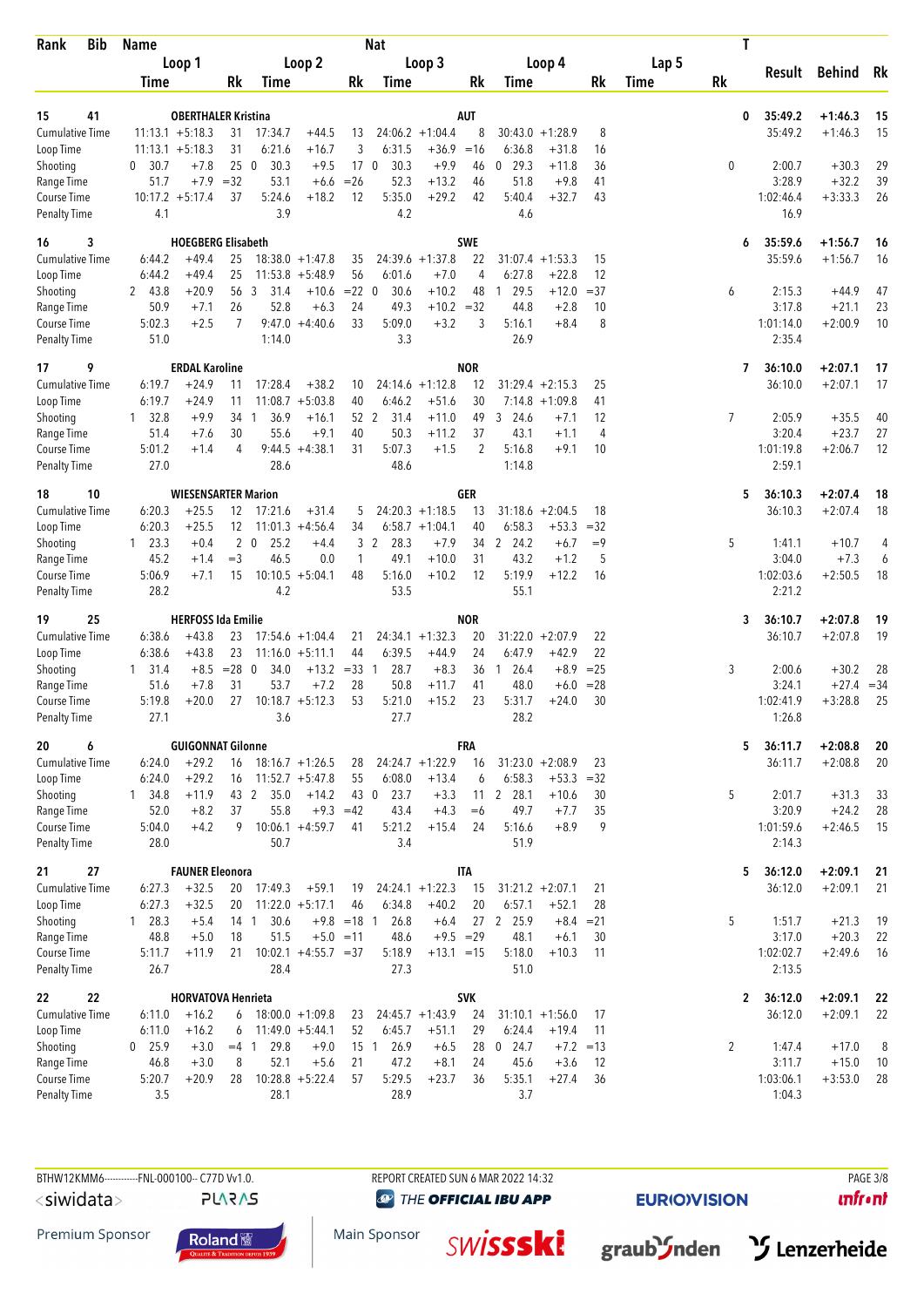| Loop 2<br>Lap 5<br>Loop 1<br>Loop 3<br>Loop 4<br>Result Behind<br>Rk<br>Rk<br><b>Rk</b><br>Rk<br>Rk<br>Rk<br>Time<br>Time<br>Time<br>Time<br>Time<br>20<br><b>FRA</b><br>$+2:09.2$<br>23<br><b>LANGEL Coralie</b><br>36:12.1<br>23<br>4<br>$+2:09.2$<br>23<br>Cumulative Time<br>6:02.5<br>$+7.7$<br>17:33.2<br>$24:13.1 + 1:11.3$<br>11<br>$31:19.7 + 2:05.6$<br>36:12.1<br>4<br>$+43.0$<br>12<br>19<br>48<br>$11:30.7 + 5:25.8$<br>6:39.9<br>25<br>Loop Time<br>6:02.5<br>$+7.7$<br>4<br>$+45.3$<br>$7:06.6 + 1:01.6$<br>39<br>$+11.2$<br>$= 26$ 1<br>15<br>$\overline{2}$<br>25.1<br>Shooting<br>27.2<br>$+4.3$<br>111<br>32.0<br>24.5<br>$+4.1$<br>$+7.6$<br>17<br>1:48.9<br>$+18.5$<br>4<br>11<br>0<br>49.2<br>20<br>51.8<br>$+15.9$<br>12<br>$+5.4$<br>$+5.3$<br>16<br>44.9<br>$+5.8$<br>18<br>46.7<br>$+4.7$<br>$=19$<br>3:12.6<br>Range Time<br>5:09.7<br>19<br>$10:09.3 + 5:02.9$<br>5:25.9<br>$+20.1$<br>5:27.8<br>1:02:24.8<br>23<br>Course Time<br>$+9.9$<br>46<br>31<br>$+20.1$<br>26<br>$+3:11.7$<br>3.5<br>29.5<br>29.0<br>52.1<br>1:54.4<br><b>Penalty Time</b><br>39<br>SWE<br>24<br><b>LINDQVIST Nicolina</b><br>$+2:16.3$<br>24<br>3<br>36:19.2<br>$18:47.0 + 1:56.8$<br>36:19.2<br><b>Cumulative Time</b><br>$11:41.5 + 5:46.7$<br>38<br>$24:57.5 + 1:55.7$<br>27<br>$31:20.7 + 2:06.6$<br>$+2:16.3$<br>24<br>39<br>20<br>38<br>6:23.2<br>Loop Time<br>$7:05.5 +1:00.6$<br>19<br>6:10.5<br>$+15.9$<br>7<br>$+18.2$<br>$11:41.5 + 5:46.7$<br>10<br>$0$ 22.8<br>Shooting<br>$1 \quad 29.3$<br>$+6.4$ = 20 2<br>29.2<br>$+8.4$<br>13 <sub>0</sub><br>20.4<br>0.0<br>$+5.3$<br>$=$ 5<br>3<br>1:41.9<br>$+11.5$<br>5<br>$\mathbf{1}$<br>3<br>$+2.3$<br>$\overline{2}$<br>42.0<br>$+5.2$<br>47.9<br>13<br>50.6<br>$+4.1$<br>9<br>41.4<br>0.0<br>$=1$<br>3:01.9<br>Range Time<br>$+4.1$<br>$10:24.2 + 5:24.4$<br>42<br>5:21.3<br>5:24.6<br>$+18.8$<br>28<br>5:37.3<br>38<br>$+3:53.5$<br>29<br>Course Time<br>$+14.9$<br>6<br>$+29.6$<br>1:03:06.6<br>29.3<br>53.5<br>4.4<br>3.8<br>1:31.3<br><b>Penalty Time</b><br>SWE<br>15<br>36:19.3<br>$+2:16.4$<br>25<br>25<br><b>ANDERSSON Ingela</b><br>6<br>29<br>25<br><b>Cumulative Time</b><br>$7:03.7 +1:08.9$<br>28<br>$18:27.4 + 1:37.2$<br>$24:58.4 +1:56.6$<br>$31:28.6 + 2:14.5$<br>36:19.3<br>$+2:16.4$<br>31<br>24<br>Loop Time<br>$7:03.7 +1:08.9$<br>28<br>$11:23.7 + 5:18.8$<br>47<br>6:31.0<br>$+36.4$<br>15<br>6:30.2<br>$+25.2$<br>13<br>25.6<br>20.9<br>$\overline{2}$<br>3<br>Shooting<br>3, 26.8<br>$+3.9$<br>9 1<br>$+4.8$<br>23.6<br>$+3.2$<br>10<br>$+3.4$<br>1:37.1<br>$+6.7$<br>4 1<br>$\overline{1}$<br>6<br>47.5<br>44.2<br>43.7<br>$+3.9$<br>$\overline{2}$<br>45.2<br>$=$ 3<br>$+1.0$<br>2<br>$+5.1$<br>10<br>7<br>3:00.6<br>Range Time<br>$+1.4$<br>$+1.7$<br>5:18.2<br>20<br>5:05.1<br>$+5.3$<br>11<br>$10:07.9 + 5:01.5$<br>42<br>5:18.9<br>$+13.1 = 15$<br>$+10.5$<br>13<br>1:02:09.4<br>$+2:56.3$<br>Course Time<br>28.2<br>27.8<br>28.2<br>2:37.7<br>1:13.3<br>Penalty Time<br>28<br>JAKIELA Joanna<br><b>POL</b><br>36:24.7<br>$+2:21.8$<br>26<br>5<br>26<br><b>Cumulative Time</b><br>$+9.3$<br>5<br>17:05.8<br>$+15.6$<br>$24:28.8 + 1:27.0$<br>18<br>$31:31.8 + 2:17.7$<br>36:24.7<br>$+2:21.8$<br>26<br>6:04.1<br>3<br>26<br>5<br>$11:01.7 +4:56.8$<br>35<br>Loop Time<br>6:04.1<br>$+9.3$<br>$7:23.0 +1:28.4$<br>49<br>7:03.0<br>$+58.0$<br>35<br>$+10.2$<br>$=36$ 0<br>33.3<br>$+12.5$<br>$=30.3$<br>24.1<br>$+3.7$<br>14 2 26.4<br>$+8.9$<br>$= 25$<br>5<br>1:57.0<br>$+26.6$<br>Shooting<br>0, 33.1<br>$= 24$<br>51.7<br>$+5.2 = 14$<br>3:13.3<br>50.3<br>$+6.5$<br>24<br>44.6<br>$+5.5$<br>46.7<br>$+16.6$<br>Range Time<br>14<br>$+4.7$<br>$=19$<br>-14<br>$10:05.8 + 4:59.4$<br>5:24.1<br>1:02:24.6<br>22<br>Course Time<br>5:10.6<br>$+10.8$<br>20<br>40<br>5:19.4<br>$+13.6$<br>20<br>22<br>$+3:11.5$<br>$+16.4$<br>4.2<br>3.2<br>52.1<br>2:18.5<br><b>Penalty Time</b><br>1:19.0<br>8<br><b>COLOMBO Caroline</b><br>FRA<br>36:38.4<br>$+2:35.5$<br>27<br>27<br>7<br>$+2:35.5$<br>27<br>Cumulative Time<br>$7:07.8 +1:13.0$<br>29<br>$18:59.3 + 2:09.1$<br>$24:53.9 +1:52.1$<br>25<br>$31:40.0 + 2:25.9$<br>27<br>36:38.4<br>42<br>54<br>21<br>Loop Time<br>$7:07.8 +1:13.0$<br>29<br>$11:51.5 + 5:46.6$<br>5:54.6<br>0.0<br>6:46.1<br>$+41.1$<br>1<br>35 2<br>221.1<br>3<br>Shooting<br>3, 32.9<br>$+10.0$<br>35.9<br>$+15.1$<br>47 0<br>21.1<br>$+0.7$<br>$\mathbf{2}$<br>$+3.6$<br>7<br>1:51.1<br>$+20.7$<br>17<br>55.2<br>42.0<br>$+12.3$<br>9<br>Range Time<br>52.7<br>$+8.9$<br>39<br>$+8.7$<br>36<br>39.1<br>0.0<br>0.0<br>3:09.0<br>1<br>$=1$<br>$+5.2$<br>8<br>5:09.9<br>17<br><b>Course Time</b><br>5:00.2<br>$+0.4$<br>2<br>$10:03.3 +4:56.9$<br>39<br>5:11.0<br>$+2.2$<br>3<br>1:02:02.8<br>$+2:49.7$<br>53.0<br>4.5<br>54.1<br>3:06.5<br><b>Penalty Time</b><br>1:14.9<br>58<br><b>MEINEN Susanna</b><br>SUI<br>$+2:42.6$<br>28<br>36:45.5<br>28<br>6<br>30<br>$+2:42.6$<br>28<br>Cumulative Time<br>$12:08.4 + 6:13.6$<br>$18:13.3 + 1:23.1$<br>26<br>$25:03.1 + 2:01.3$<br>$31:55.0 + 2:40.9$<br>31<br>36:45.5<br>47<br>6:49.8<br>32<br>6:51.9<br>$+46.9$<br>Loop Time<br>$12:08.4 + 6:13.6$<br>47<br>6:04.9<br>0.0<br>$\mathbf{1}$<br>$+55.2$<br>24<br>25 2 29.6<br>$+9.2 = 43$ 2 28.2<br>2, 47.1<br>$+24.2$<br>59 0<br>31.9<br>$+11.1$<br>$+10.7$<br>31<br>2:16.9<br>$+46.5$<br>50<br>Shooting<br>6<br>$+21.4$<br>56<br>54.5<br>$= 33$<br>$+10.2 = 32$<br>3:37.4<br>$+40.7$<br>Range Time<br>1:05.2<br>$+8.0$<br>49.3<br>48.4<br>$+6.4$<br>32<br>45<br>Course Time<br>31<br>$\mathbf{1}$<br>5:09.1<br>$+3.3$<br>5:12.7<br>$\overline{4}$<br>1:02:24.9<br>$10:11.2 + 5:11.4$<br>5:06.4<br>0.0<br>$=4$<br>$+5.0$<br>$+3:11.8$<br>24<br>51.3<br>50.7<br>2:38.2<br>Penalty Time<br>52.0<br>4.0<br>42<br><b>KELLER Natalie</b><br><b>GER</b><br>$+2:44.0$<br>29<br>36:46.9<br>29<br>4<br><b>Cumulative Time</b><br>$11:42.0 + 5:47.2$<br>$+2:44.0$<br>29<br>39<br>$17:58.4 + 1:08.2$<br>22<br>$24:09.1 + 1:07.3$<br>9<br>$31:43.3 + 2:29.2$<br>28<br>36:46.9<br>39<br>6:16.4<br>$\overline{2}$<br>6:10.7<br>Loop Time<br>$11:42.0 + 5:47.2$<br>$+11.5$<br>$+16.1$<br>8<br>$7:34.2 + 1:29.2$<br>50<br>360<br>$1 \quad 38.2$<br>$+15.3$<br>46 0<br>34.3<br>$+13.5$<br>29.9<br>$+9.5$<br>45<br>3 32.6<br>$+15.1$<br>44<br>2:15.1<br>45<br>Shooting<br>$+44.7$<br>4<br>57.1<br>$+13.3$<br>55.3<br>$+8.8$<br>37<br>51.6<br>$+12.5$<br>52.4<br>$+10.4$<br>3:36.4<br>$+39.7$<br>Range Time<br>47<br>44<br>44<br>44<br>Course Time<br>5:22.9<br>1:02:58.2<br>$10:16.7 + 5:16.9$<br>36<br>5:16.1<br>$+9.7$<br>4<br>5:15.6<br>$+9.8$<br>$+15.2$<br>20<br>$+3:45.1$<br>27<br>11<br>Penalty Time<br>28.2<br>5.0<br>3.4<br>1:18.8<br>1:55.5<br>30<br><b>LAARI Sanna</b><br><b>FIN</b><br>$+2:49.6$<br>30<br>36:52.5<br>30<br>3<br><b>Cumulative Time</b><br>$+16.8$<br>$18:00.0 + 1:09.8$<br>$24:58.0 +1:56.2$<br>28<br>$31:55.9 + 2:41.8$<br>36:52.5<br>$+2:49.6$<br>6:11.6<br>7<br>32<br>30<br>24<br>$6:58.0 +1:03.4$<br>38<br>6:57.9<br>$+52.9$<br>Loop Time<br>6:11.6<br>$+16.8$<br>7<br>$11:48.4 + 5:43.5$<br>51<br>31<br>28.8<br>28.6<br>35 1 29.6<br>$+12.1$<br>1:58.2<br>$+27.8$<br>Shooting<br>$0$ 31.1<br>$+8.2$<br>26 <sub>1</sub><br>$+8.0$<br>$11 \t1$<br>$+8.2$<br>40<br>3<br>26<br>51.5<br>$+5.0 = 11$<br>$+12.3 = 42$<br>3:22.2<br>$+25.5$<br>Range Time<br>48.9<br>$+5.1$<br>19<br>51.4<br>50.4<br>$+8.4$<br>39<br>31<br>$10:27.0 + 5:20.6$<br>5:38.6<br>$+30.9$<br>1:03:54.4<br>Course Time<br>5:19.0<br>$+19.2$<br>25<br>55<br>5:37.3<br>$+31.5$<br>48<br>39<br>$+4:41.3$<br>31<br>29.9<br>29.2<br>Penalty Time<br>3.6<br>28.8<br>1:31.7 | <b>Bib</b><br>Rank | <b>Name</b> | <b>Nat</b> |  |  | T |  |  |
|--------------------------------------------------------------------------------------------------------------------------------------------------------------------------------------------------------------------------------------------------------------------------------------------------------------------------------------------------------------------------------------------------------------------------------------------------------------------------------------------------------------------------------------------------------------------------------------------------------------------------------------------------------------------------------------------------------------------------------------------------------------------------------------------------------------------------------------------------------------------------------------------------------------------------------------------------------------------------------------------------------------------------------------------------------------------------------------------------------------------------------------------------------------------------------------------------------------------------------------------------------------------------------------------------------------------------------------------------------------------------------------------------------------------------------------------------------------------------------------------------------------------------------------------------------------------------------------------------------------------------------------------------------------------------------------------------------------------------------------------------------------------------------------------------------------------------------------------------------------------------------------------------------------------------------------------------------------------------------------------------------------------------------------------------------------------------------------------------------------------------------------------------------------------------------------------------------------------------------------------------------------------------------------------------------------------------------------------------------------------------------------------------------------------------------------------------------------------------------------------------------------------------------------------------------------------------------------------------------------------------------------------------------------------------------------------------------------------------------------------------------------------------------------------------------------------------------------------------------------------------------------------------------------------------------------------------------------------------------------------------------------------------------------------------------------------------------------------------------------------------------------------------------------------------------------------------------------------------------------------------------------------------------------------------------------------------------------------------------------------------------------------------------------------------------------------------------------------------------------------------------------------------------------------------------------------------------------------------------------------------------------------------------------------------------------------------------------------------------------------------------------------------------------------------------------------------------------------------------------------------------------------------------------------------------------------------------------------------------------------------------------------------------------------------------------------------------------------------------------------------------------------------------------------------------------------------------------------------------------------------------------------------------------------------------------------------------------------------------------------------------------------------------------------------------------------------------------------------------------------------------------------------------------------------------------------------------------------------------------------------------------------------------------------------------------------------------------------------------------------------------------------------------------------------------------------------------------------------------------------------------------------------------------------------------------------------------------------------------------------------------------------------------------------------------------------------------------------------------------------------------------------------------------------------------------------------------------------------------------------------------------------------------------------------------------------------------------------------------------------------------------------------------------------------------------------------------------------------------------------------------------------------------------------------------------------------------------------------------------------------------------------------------------------------------------------------------------------------------------------------------------------------------------------------------------------------------------------------------------------------------------------------------------------------------------------------------------------------------------------------------------------------------------------------------------------------------------------------------------------------------------------------------------------------------------------------------------------------------------------------------------------------------------------------------------------------------------------------------------------------------------------------------------------------------------------------------------------------------------------------------------------------------------------------------------------------------------------------------------------------------------------------------------------------------------------------------------------------------------------------------------------------------------------------------------------------------------------------------------------------------------------------------------------------------------------------------------------------------------------------------------------------------------------------------------------------------------------------------------------------------------------------------------------------------------------------------------------------------------------------------------------------------------------------------------------------------------------------------------------------------------------------------------------------------------------------------------------------------------------------------------------------------------------------------------------|--------------------|-------------|------------|--|--|---|--|--|
|                                                                                                                                                                                                                                                                                                                                                                                                                                                                                                                                                                                                                                                                                                                                                                                                                                                                                                                                                                                                                                                                                                                                                                                                                                                                                                                                                                                                                                                                                                                                                                                                                                                                                                                                                                                                                                                                                                                                                                                                                                                                                                                                                                                                                                                                                                                                                                                                                                                                                                                                                                                                                                                                                                                                                                                                                                                                                                                                                                                                                                                                                                                                                                                                                                                                                                                                                                                                                                                                                                                                                                                                                                                                                                                                                                                                                                                                                                                                                                                                                                                                                                                                                                                                                                                                                                                                                                                                                                                                                                                                                                                                                                                                                                                                                                                                                                                                                                                                                                                                                                                                                                                                                                                                                                                                                                                                                                                                                                                                                                                                                                                                                                                                                                                                                                                                                                                                                                                                                                                                                                                                                                                                                                                                                                                                                                                                                                                                                                                                                                                                                                                                                                                                                                                                                                                                                                                                                                                                                                                                                                                                                                                                                                                                                                                                                                                                                                                                                                                                                                                                                                    |                    |             |            |  |  |   |  |  |
|                                                                                                                                                                                                                                                                                                                                                                                                                                                                                                                                                                                                                                                                                                                                                                                                                                                                                                                                                                                                                                                                                                                                                                                                                                                                                                                                                                                                                                                                                                                                                                                                                                                                                                                                                                                                                                                                                                                                                                                                                                                                                                                                                                                                                                                                                                                                                                                                                                                                                                                                                                                                                                                                                                                                                                                                                                                                                                                                                                                                                                                                                                                                                                                                                                                                                                                                                                                                                                                                                                                                                                                                                                                                                                                                                                                                                                                                                                                                                                                                                                                                                                                                                                                                                                                                                                                                                                                                                                                                                                                                                                                                                                                                                                                                                                                                                                                                                                                                                                                                                                                                                                                                                                                                                                                                                                                                                                                                                                                                                                                                                                                                                                                                                                                                                                                                                                                                                                                                                                                                                                                                                                                                                                                                                                                                                                                                                                                                                                                                                                                                                                                                                                                                                                                                                                                                                                                                                                                                                                                                                                                                                                                                                                                                                                                                                                                                                                                                                                                                                                                                                                    |                    |             |            |  |  |   |  |  |
|                                                                                                                                                                                                                                                                                                                                                                                                                                                                                                                                                                                                                                                                                                                                                                                                                                                                                                                                                                                                                                                                                                                                                                                                                                                                                                                                                                                                                                                                                                                                                                                                                                                                                                                                                                                                                                                                                                                                                                                                                                                                                                                                                                                                                                                                                                                                                                                                                                                                                                                                                                                                                                                                                                                                                                                                                                                                                                                                                                                                                                                                                                                                                                                                                                                                                                                                                                                                                                                                                                                                                                                                                                                                                                                                                                                                                                                                                                                                                                                                                                                                                                                                                                                                                                                                                                                                                                                                                                                                                                                                                                                                                                                                                                                                                                                                                                                                                                                                                                                                                                                                                                                                                                                                                                                                                                                                                                                                                                                                                                                                                                                                                                                                                                                                                                                                                                                                                                                                                                                                                                                                                                                                                                                                                                                                                                                                                                                                                                                                                                                                                                                                                                                                                                                                                                                                                                                                                                                                                                                                                                                                                                                                                                                                                                                                                                                                                                                                                                                                                                                                                                    |                    |             |            |  |  |   |  |  |
|                                                                                                                                                                                                                                                                                                                                                                                                                                                                                                                                                                                                                                                                                                                                                                                                                                                                                                                                                                                                                                                                                                                                                                                                                                                                                                                                                                                                                                                                                                                                                                                                                                                                                                                                                                                                                                                                                                                                                                                                                                                                                                                                                                                                                                                                                                                                                                                                                                                                                                                                                                                                                                                                                                                                                                                                                                                                                                                                                                                                                                                                                                                                                                                                                                                                                                                                                                                                                                                                                                                                                                                                                                                                                                                                                                                                                                                                                                                                                                                                                                                                                                                                                                                                                                                                                                                                                                                                                                                                                                                                                                                                                                                                                                                                                                                                                                                                                                                                                                                                                                                                                                                                                                                                                                                                                                                                                                                                                                                                                                                                                                                                                                                                                                                                                                                                                                                                                                                                                                                                                                                                                                                                                                                                                                                                                                                                                                                                                                                                                                                                                                                                                                                                                                                                                                                                                                                                                                                                                                                                                                                                                                                                                                                                                                                                                                                                                                                                                                                                                                                                                                    |                    |             |            |  |  |   |  |  |
|                                                                                                                                                                                                                                                                                                                                                                                                                                                                                                                                                                                                                                                                                                                                                                                                                                                                                                                                                                                                                                                                                                                                                                                                                                                                                                                                                                                                                                                                                                                                                                                                                                                                                                                                                                                                                                                                                                                                                                                                                                                                                                                                                                                                                                                                                                                                                                                                                                                                                                                                                                                                                                                                                                                                                                                                                                                                                                                                                                                                                                                                                                                                                                                                                                                                                                                                                                                                                                                                                                                                                                                                                                                                                                                                                                                                                                                                                                                                                                                                                                                                                                                                                                                                                                                                                                                                                                                                                                                                                                                                                                                                                                                                                                                                                                                                                                                                                                                                                                                                                                                                                                                                                                                                                                                                                                                                                                                                                                                                                                                                                                                                                                                                                                                                                                                                                                                                                                                                                                                                                                                                                                                                                                                                                                                                                                                                                                                                                                                                                                                                                                                                                                                                                                                                                                                                                                                                                                                                                                                                                                                                                                                                                                                                                                                                                                                                                                                                                                                                                                                                                                    |                    |             |            |  |  |   |  |  |
|                                                                                                                                                                                                                                                                                                                                                                                                                                                                                                                                                                                                                                                                                                                                                                                                                                                                                                                                                                                                                                                                                                                                                                                                                                                                                                                                                                                                                                                                                                                                                                                                                                                                                                                                                                                                                                                                                                                                                                                                                                                                                                                                                                                                                                                                                                                                                                                                                                                                                                                                                                                                                                                                                                                                                                                                                                                                                                                                                                                                                                                                                                                                                                                                                                                                                                                                                                                                                                                                                                                                                                                                                                                                                                                                                                                                                                                                                                                                                                                                                                                                                                                                                                                                                                                                                                                                                                                                                                                                                                                                                                                                                                                                                                                                                                                                                                                                                                                                                                                                                                                                                                                                                                                                                                                                                                                                                                                                                                                                                                                                                                                                                                                                                                                                                                                                                                                                                                                                                                                                                                                                                                                                                                                                                                                                                                                                                                                                                                                                                                                                                                                                                                                                                                                                                                                                                                                                                                                                                                                                                                                                                                                                                                                                                                                                                                                                                                                                                                                                                                                                                                    |                    |             |            |  |  |   |  |  |
|                                                                                                                                                                                                                                                                                                                                                                                                                                                                                                                                                                                                                                                                                                                                                                                                                                                                                                                                                                                                                                                                                                                                                                                                                                                                                                                                                                                                                                                                                                                                                                                                                                                                                                                                                                                                                                                                                                                                                                                                                                                                                                                                                                                                                                                                                                                                                                                                                                                                                                                                                                                                                                                                                                                                                                                                                                                                                                                                                                                                                                                                                                                                                                                                                                                                                                                                                                                                                                                                                                                                                                                                                                                                                                                                                                                                                                                                                                                                                                                                                                                                                                                                                                                                                                                                                                                                                                                                                                                                                                                                                                                                                                                                                                                                                                                                                                                                                                                                                                                                                                                                                                                                                                                                                                                                                                                                                                                                                                                                                                                                                                                                                                                                                                                                                                                                                                                                                                                                                                                                                                                                                                                                                                                                                                                                                                                                                                                                                                                                                                                                                                                                                                                                                                                                                                                                                                                                                                                                                                                                                                                                                                                                                                                                                                                                                                                                                                                                                                                                                                                                                                    |                    |             |            |  |  |   |  |  |
|                                                                                                                                                                                                                                                                                                                                                                                                                                                                                                                                                                                                                                                                                                                                                                                                                                                                                                                                                                                                                                                                                                                                                                                                                                                                                                                                                                                                                                                                                                                                                                                                                                                                                                                                                                                                                                                                                                                                                                                                                                                                                                                                                                                                                                                                                                                                                                                                                                                                                                                                                                                                                                                                                                                                                                                                                                                                                                                                                                                                                                                                                                                                                                                                                                                                                                                                                                                                                                                                                                                                                                                                                                                                                                                                                                                                                                                                                                                                                                                                                                                                                                                                                                                                                                                                                                                                                                                                                                                                                                                                                                                                                                                                                                                                                                                                                                                                                                                                                                                                                                                                                                                                                                                                                                                                                                                                                                                                                                                                                                                                                                                                                                                                                                                                                                                                                                                                                                                                                                                                                                                                                                                                                                                                                                                                                                                                                                                                                                                                                                                                                                                                                                                                                                                                                                                                                                                                                                                                                                                                                                                                                                                                                                                                                                                                                                                                                                                                                                                                                                                                                                    |                    |             |            |  |  |   |  |  |
|                                                                                                                                                                                                                                                                                                                                                                                                                                                                                                                                                                                                                                                                                                                                                                                                                                                                                                                                                                                                                                                                                                                                                                                                                                                                                                                                                                                                                                                                                                                                                                                                                                                                                                                                                                                                                                                                                                                                                                                                                                                                                                                                                                                                                                                                                                                                                                                                                                                                                                                                                                                                                                                                                                                                                                                                                                                                                                                                                                                                                                                                                                                                                                                                                                                                                                                                                                                                                                                                                                                                                                                                                                                                                                                                                                                                                                                                                                                                                                                                                                                                                                                                                                                                                                                                                                                                                                                                                                                                                                                                                                                                                                                                                                                                                                                                                                                                                                                                                                                                                                                                                                                                                                                                                                                                                                                                                                                                                                                                                                                                                                                                                                                                                                                                                                                                                                                                                                                                                                                                                                                                                                                                                                                                                                                                                                                                                                                                                                                                                                                                                                                                                                                                                                                                                                                                                                                                                                                                                                                                                                                                                                                                                                                                                                                                                                                                                                                                                                                                                                                                                                    |                    |             |            |  |  |   |  |  |
|                                                                                                                                                                                                                                                                                                                                                                                                                                                                                                                                                                                                                                                                                                                                                                                                                                                                                                                                                                                                                                                                                                                                                                                                                                                                                                                                                                                                                                                                                                                                                                                                                                                                                                                                                                                                                                                                                                                                                                                                                                                                                                                                                                                                                                                                                                                                                                                                                                                                                                                                                                                                                                                                                                                                                                                                                                                                                                                                                                                                                                                                                                                                                                                                                                                                                                                                                                                                                                                                                                                                                                                                                                                                                                                                                                                                                                                                                                                                                                                                                                                                                                                                                                                                                                                                                                                                                                                                                                                                                                                                                                                                                                                                                                                                                                                                                                                                                                                                                                                                                                                                                                                                                                                                                                                                                                                                                                                                                                                                                                                                                                                                                                                                                                                                                                                                                                                                                                                                                                                                                                                                                                                                                                                                                                                                                                                                                                                                                                                                                                                                                                                                                                                                                                                                                                                                                                                                                                                                                                                                                                                                                                                                                                                                                                                                                                                                                                                                                                                                                                                                                                    |                    |             |            |  |  |   |  |  |
|                                                                                                                                                                                                                                                                                                                                                                                                                                                                                                                                                                                                                                                                                                                                                                                                                                                                                                                                                                                                                                                                                                                                                                                                                                                                                                                                                                                                                                                                                                                                                                                                                                                                                                                                                                                                                                                                                                                                                                                                                                                                                                                                                                                                                                                                                                                                                                                                                                                                                                                                                                                                                                                                                                                                                                                                                                                                                                                                                                                                                                                                                                                                                                                                                                                                                                                                                                                                                                                                                                                                                                                                                                                                                                                                                                                                                                                                                                                                                                                                                                                                                                                                                                                                                                                                                                                                                                                                                                                                                                                                                                                                                                                                                                                                                                                                                                                                                                                                                                                                                                                                                                                                                                                                                                                                                                                                                                                                                                                                                                                                                                                                                                                                                                                                                                                                                                                                                                                                                                                                                                                                                                                                                                                                                                                                                                                                                                                                                                                                                                                                                                                                                                                                                                                                                                                                                                                                                                                                                                                                                                                                                                                                                                                                                                                                                                                                                                                                                                                                                                                                                                    |                    |             |            |  |  |   |  |  |
|                                                                                                                                                                                                                                                                                                                                                                                                                                                                                                                                                                                                                                                                                                                                                                                                                                                                                                                                                                                                                                                                                                                                                                                                                                                                                                                                                                                                                                                                                                                                                                                                                                                                                                                                                                                                                                                                                                                                                                                                                                                                                                                                                                                                                                                                                                                                                                                                                                                                                                                                                                                                                                                                                                                                                                                                                                                                                                                                                                                                                                                                                                                                                                                                                                                                                                                                                                                                                                                                                                                                                                                                                                                                                                                                                                                                                                                                                                                                                                                                                                                                                                                                                                                                                                                                                                                                                                                                                                                                                                                                                                                                                                                                                                                                                                                                                                                                                                                                                                                                                                                                                                                                                                                                                                                                                                                                                                                                                                                                                                                                                                                                                                                                                                                                                                                                                                                                                                                                                                                                                                                                                                                                                                                                                                                                                                                                                                                                                                                                                                                                                                                                                                                                                                                                                                                                                                                                                                                                                                                                                                                                                                                                                                                                                                                                                                                                                                                                                                                                                                                                                                    |                    |             |            |  |  |   |  |  |
|                                                                                                                                                                                                                                                                                                                                                                                                                                                                                                                                                                                                                                                                                                                                                                                                                                                                                                                                                                                                                                                                                                                                                                                                                                                                                                                                                                                                                                                                                                                                                                                                                                                                                                                                                                                                                                                                                                                                                                                                                                                                                                                                                                                                                                                                                                                                                                                                                                                                                                                                                                                                                                                                                                                                                                                                                                                                                                                                                                                                                                                                                                                                                                                                                                                                                                                                                                                                                                                                                                                                                                                                                                                                                                                                                                                                                                                                                                                                                                                                                                                                                                                                                                                                                                                                                                                                                                                                                                                                                                                                                                                                                                                                                                                                                                                                                                                                                                                                                                                                                                                                                                                                                                                                                                                                                                                                                                                                                                                                                                                                                                                                                                                                                                                                                                                                                                                                                                                                                                                                                                                                                                                                                                                                                                                                                                                                                                                                                                                                                                                                                                                                                                                                                                                                                                                                                                                                                                                                                                                                                                                                                                                                                                                                                                                                                                                                                                                                                                                                                                                                                                    |                    |             |            |  |  |   |  |  |
|                                                                                                                                                                                                                                                                                                                                                                                                                                                                                                                                                                                                                                                                                                                                                                                                                                                                                                                                                                                                                                                                                                                                                                                                                                                                                                                                                                                                                                                                                                                                                                                                                                                                                                                                                                                                                                                                                                                                                                                                                                                                                                                                                                                                                                                                                                                                                                                                                                                                                                                                                                                                                                                                                                                                                                                                                                                                                                                                                                                                                                                                                                                                                                                                                                                                                                                                                                                                                                                                                                                                                                                                                                                                                                                                                                                                                                                                                                                                                                                                                                                                                                                                                                                                                                                                                                                                                                                                                                                                                                                                                                                                                                                                                                                                                                                                                                                                                                                                                                                                                                                                                                                                                                                                                                                                                                                                                                                                                                                                                                                                                                                                                                                                                                                                                                                                                                                                                                                                                                                                                                                                                                                                                                                                                                                                                                                                                                                                                                                                                                                                                                                                                                                                                                                                                                                                                                                                                                                                                                                                                                                                                                                                                                                                                                                                                                                                                                                                                                                                                                                                                                    |                    |             |            |  |  |   |  |  |
|                                                                                                                                                                                                                                                                                                                                                                                                                                                                                                                                                                                                                                                                                                                                                                                                                                                                                                                                                                                                                                                                                                                                                                                                                                                                                                                                                                                                                                                                                                                                                                                                                                                                                                                                                                                                                                                                                                                                                                                                                                                                                                                                                                                                                                                                                                                                                                                                                                                                                                                                                                                                                                                                                                                                                                                                                                                                                                                                                                                                                                                                                                                                                                                                                                                                                                                                                                                                                                                                                                                                                                                                                                                                                                                                                                                                                                                                                                                                                                                                                                                                                                                                                                                                                                                                                                                                                                                                                                                                                                                                                                                                                                                                                                                                                                                                                                                                                                                                                                                                                                                                                                                                                                                                                                                                                                                                                                                                                                                                                                                                                                                                                                                                                                                                                                                                                                                                                                                                                                                                                                                                                                                                                                                                                                                                                                                                                                                                                                                                                                                                                                                                                                                                                                                                                                                                                                                                                                                                                                                                                                                                                                                                                                                                                                                                                                                                                                                                                                                                                                                                                                    |                    |             |            |  |  |   |  |  |
|                                                                                                                                                                                                                                                                                                                                                                                                                                                                                                                                                                                                                                                                                                                                                                                                                                                                                                                                                                                                                                                                                                                                                                                                                                                                                                                                                                                                                                                                                                                                                                                                                                                                                                                                                                                                                                                                                                                                                                                                                                                                                                                                                                                                                                                                                                                                                                                                                                                                                                                                                                                                                                                                                                                                                                                                                                                                                                                                                                                                                                                                                                                                                                                                                                                                                                                                                                                                                                                                                                                                                                                                                                                                                                                                                                                                                                                                                                                                                                                                                                                                                                                                                                                                                                                                                                                                                                                                                                                                                                                                                                                                                                                                                                                                                                                                                                                                                                                                                                                                                                                                                                                                                                                                                                                                                                                                                                                                                                                                                                                                                                                                                                                                                                                                                                                                                                                                                                                                                                                                                                                                                                                                                                                                                                                                                                                                                                                                                                                                                                                                                                                                                                                                                                                                                                                                                                                                                                                                                                                                                                                                                                                                                                                                                                                                                                                                                                                                                                                                                                                                                                    |                    |             |            |  |  |   |  |  |
|                                                                                                                                                                                                                                                                                                                                                                                                                                                                                                                                                                                                                                                                                                                                                                                                                                                                                                                                                                                                                                                                                                                                                                                                                                                                                                                                                                                                                                                                                                                                                                                                                                                                                                                                                                                                                                                                                                                                                                                                                                                                                                                                                                                                                                                                                                                                                                                                                                                                                                                                                                                                                                                                                                                                                                                                                                                                                                                                                                                                                                                                                                                                                                                                                                                                                                                                                                                                                                                                                                                                                                                                                                                                                                                                                                                                                                                                                                                                                                                                                                                                                                                                                                                                                                                                                                                                                                                                                                                                                                                                                                                                                                                                                                                                                                                                                                                                                                                                                                                                                                                                                                                                                                                                                                                                                                                                                                                                                                                                                                                                                                                                                                                                                                                                                                                                                                                                                                                                                                                                                                                                                                                                                                                                                                                                                                                                                                                                                                                                                                                                                                                                                                                                                                                                                                                                                                                                                                                                                                                                                                                                                                                                                                                                                                                                                                                                                                                                                                                                                                                                                                    |                    |             |            |  |  |   |  |  |
|                                                                                                                                                                                                                                                                                                                                                                                                                                                                                                                                                                                                                                                                                                                                                                                                                                                                                                                                                                                                                                                                                                                                                                                                                                                                                                                                                                                                                                                                                                                                                                                                                                                                                                                                                                                                                                                                                                                                                                                                                                                                                                                                                                                                                                                                                                                                                                                                                                                                                                                                                                                                                                                                                                                                                                                                                                                                                                                                                                                                                                                                                                                                                                                                                                                                                                                                                                                                                                                                                                                                                                                                                                                                                                                                                                                                                                                                                                                                                                                                                                                                                                                                                                                                                                                                                                                                                                                                                                                                                                                                                                                                                                                                                                                                                                                                                                                                                                                                                                                                                                                                                                                                                                                                                                                                                                                                                                                                                                                                                                                                                                                                                                                                                                                                                                                                                                                                                                                                                                                                                                                                                                                                                                                                                                                                                                                                                                                                                                                                                                                                                                                                                                                                                                                                                                                                                                                                                                                                                                                                                                                                                                                                                                                                                                                                                                                                                                                                                                                                                                                                                                    |                    |             |            |  |  |   |  |  |
|                                                                                                                                                                                                                                                                                                                                                                                                                                                                                                                                                                                                                                                                                                                                                                                                                                                                                                                                                                                                                                                                                                                                                                                                                                                                                                                                                                                                                                                                                                                                                                                                                                                                                                                                                                                                                                                                                                                                                                                                                                                                                                                                                                                                                                                                                                                                                                                                                                                                                                                                                                                                                                                                                                                                                                                                                                                                                                                                                                                                                                                                                                                                                                                                                                                                                                                                                                                                                                                                                                                                                                                                                                                                                                                                                                                                                                                                                                                                                                                                                                                                                                                                                                                                                                                                                                                                                                                                                                                                                                                                                                                                                                                                                                                                                                                                                                                                                                                                                                                                                                                                                                                                                                                                                                                                                                                                                                                                                                                                                                                                                                                                                                                                                                                                                                                                                                                                                                                                                                                                                                                                                                                                                                                                                                                                                                                                                                                                                                                                                                                                                                                                                                                                                                                                                                                                                                                                                                                                                                                                                                                                                                                                                                                                                                                                                                                                                                                                                                                                                                                                                                    |                    |             |            |  |  |   |  |  |
|                                                                                                                                                                                                                                                                                                                                                                                                                                                                                                                                                                                                                                                                                                                                                                                                                                                                                                                                                                                                                                                                                                                                                                                                                                                                                                                                                                                                                                                                                                                                                                                                                                                                                                                                                                                                                                                                                                                                                                                                                                                                                                                                                                                                                                                                                                                                                                                                                                                                                                                                                                                                                                                                                                                                                                                                                                                                                                                                                                                                                                                                                                                                                                                                                                                                                                                                                                                                                                                                                                                                                                                                                                                                                                                                                                                                                                                                                                                                                                                                                                                                                                                                                                                                                                                                                                                                                                                                                                                                                                                                                                                                                                                                                                                                                                                                                                                                                                                                                                                                                                                                                                                                                                                                                                                                                                                                                                                                                                                                                                                                                                                                                                                                                                                                                                                                                                                                                                                                                                                                                                                                                                                                                                                                                                                                                                                                                                                                                                                                                                                                                                                                                                                                                                                                                                                                                                                                                                                                                                                                                                                                                                                                                                                                                                                                                                                                                                                                                                                                                                                                                                    |                    |             |            |  |  |   |  |  |
|                                                                                                                                                                                                                                                                                                                                                                                                                                                                                                                                                                                                                                                                                                                                                                                                                                                                                                                                                                                                                                                                                                                                                                                                                                                                                                                                                                                                                                                                                                                                                                                                                                                                                                                                                                                                                                                                                                                                                                                                                                                                                                                                                                                                                                                                                                                                                                                                                                                                                                                                                                                                                                                                                                                                                                                                                                                                                                                                                                                                                                                                                                                                                                                                                                                                                                                                                                                                                                                                                                                                                                                                                                                                                                                                                                                                                                                                                                                                                                                                                                                                                                                                                                                                                                                                                                                                                                                                                                                                                                                                                                                                                                                                                                                                                                                                                                                                                                                                                                                                                                                                                                                                                                                                                                                                                                                                                                                                                                                                                                                                                                                                                                                                                                                                                                                                                                                                                                                                                                                                                                                                                                                                                                                                                                                                                                                                                                                                                                                                                                                                                                                                                                                                                                                                                                                                                                                                                                                                                                                                                                                                                                                                                                                                                                                                                                                                                                                                                                                                                                                                                                    |                    |             |            |  |  |   |  |  |
|                                                                                                                                                                                                                                                                                                                                                                                                                                                                                                                                                                                                                                                                                                                                                                                                                                                                                                                                                                                                                                                                                                                                                                                                                                                                                                                                                                                                                                                                                                                                                                                                                                                                                                                                                                                                                                                                                                                                                                                                                                                                                                                                                                                                                                                                                                                                                                                                                                                                                                                                                                                                                                                                                                                                                                                                                                                                                                                                                                                                                                                                                                                                                                                                                                                                                                                                                                                                                                                                                                                                                                                                                                                                                                                                                                                                                                                                                                                                                                                                                                                                                                                                                                                                                                                                                                                                                                                                                                                                                                                                                                                                                                                                                                                                                                                                                                                                                                                                                                                                                                                                                                                                                                                                                                                                                                                                                                                                                                                                                                                                                                                                                                                                                                                                                                                                                                                                                                                                                                                                                                                                                                                                                                                                                                                                                                                                                                                                                                                                                                                                                                                                                                                                                                                                                                                                                                                                                                                                                                                                                                                                                                                                                                                                                                                                                                                                                                                                                                                                                                                                                                    |                    |             |            |  |  |   |  |  |
|                                                                                                                                                                                                                                                                                                                                                                                                                                                                                                                                                                                                                                                                                                                                                                                                                                                                                                                                                                                                                                                                                                                                                                                                                                                                                                                                                                                                                                                                                                                                                                                                                                                                                                                                                                                                                                                                                                                                                                                                                                                                                                                                                                                                                                                                                                                                                                                                                                                                                                                                                                                                                                                                                                                                                                                                                                                                                                                                                                                                                                                                                                                                                                                                                                                                                                                                                                                                                                                                                                                                                                                                                                                                                                                                                                                                                                                                                                                                                                                                                                                                                                                                                                                                                                                                                                                                                                                                                                                                                                                                                                                                                                                                                                                                                                                                                                                                                                                                                                                                                                                                                                                                                                                                                                                                                                                                                                                                                                                                                                                                                                                                                                                                                                                                                                                                                                                                                                                                                                                                                                                                                                                                                                                                                                                                                                                                                                                                                                                                                                                                                                                                                                                                                                                                                                                                                                                                                                                                                                                                                                                                                                                                                                                                                                                                                                                                                                                                                                                                                                                                                                    |                    |             |            |  |  |   |  |  |
|                                                                                                                                                                                                                                                                                                                                                                                                                                                                                                                                                                                                                                                                                                                                                                                                                                                                                                                                                                                                                                                                                                                                                                                                                                                                                                                                                                                                                                                                                                                                                                                                                                                                                                                                                                                                                                                                                                                                                                                                                                                                                                                                                                                                                                                                                                                                                                                                                                                                                                                                                                                                                                                                                                                                                                                                                                                                                                                                                                                                                                                                                                                                                                                                                                                                                                                                                                                                                                                                                                                                                                                                                                                                                                                                                                                                                                                                                                                                                                                                                                                                                                                                                                                                                                                                                                                                                                                                                                                                                                                                                                                                                                                                                                                                                                                                                                                                                                                                                                                                                                                                                                                                                                                                                                                                                                                                                                                                                                                                                                                                                                                                                                                                                                                                                                                                                                                                                                                                                                                                                                                                                                                                                                                                                                                                                                                                                                                                                                                                                                                                                                                                                                                                                                                                                                                                                                                                                                                                                                                                                                                                                                                                                                                                                                                                                                                                                                                                                                                                                                                                                                    |                    |             |            |  |  |   |  |  |
|                                                                                                                                                                                                                                                                                                                                                                                                                                                                                                                                                                                                                                                                                                                                                                                                                                                                                                                                                                                                                                                                                                                                                                                                                                                                                                                                                                                                                                                                                                                                                                                                                                                                                                                                                                                                                                                                                                                                                                                                                                                                                                                                                                                                                                                                                                                                                                                                                                                                                                                                                                                                                                                                                                                                                                                                                                                                                                                                                                                                                                                                                                                                                                                                                                                                                                                                                                                                                                                                                                                                                                                                                                                                                                                                                                                                                                                                                                                                                                                                                                                                                                                                                                                                                                                                                                                                                                                                                                                                                                                                                                                                                                                                                                                                                                                                                                                                                                                                                                                                                                                                                                                                                                                                                                                                                                                                                                                                                                                                                                                                                                                                                                                                                                                                                                                                                                                                                                                                                                                                                                                                                                                                                                                                                                                                                                                                                                                                                                                                                                                                                                                                                                                                                                                                                                                                                                                                                                                                                                                                                                                                                                                                                                                                                                                                                                                                                                                                                                                                                                                                                                    |                    |             |            |  |  |   |  |  |
|                                                                                                                                                                                                                                                                                                                                                                                                                                                                                                                                                                                                                                                                                                                                                                                                                                                                                                                                                                                                                                                                                                                                                                                                                                                                                                                                                                                                                                                                                                                                                                                                                                                                                                                                                                                                                                                                                                                                                                                                                                                                                                                                                                                                                                                                                                                                                                                                                                                                                                                                                                                                                                                                                                                                                                                                                                                                                                                                                                                                                                                                                                                                                                                                                                                                                                                                                                                                                                                                                                                                                                                                                                                                                                                                                                                                                                                                                                                                                                                                                                                                                                                                                                                                                                                                                                                                                                                                                                                                                                                                                                                                                                                                                                                                                                                                                                                                                                                                                                                                                                                                                                                                                                                                                                                                                                                                                                                                                                                                                                                                                                                                                                                                                                                                                                                                                                                                                                                                                                                                                                                                                                                                                                                                                                                                                                                                                                                                                                                                                                                                                                                                                                                                                                                                                                                                                                                                                                                                                                                                                                                                                                                                                                                                                                                                                                                                                                                                                                                                                                                                                                    |                    |             |            |  |  |   |  |  |
|                                                                                                                                                                                                                                                                                                                                                                                                                                                                                                                                                                                                                                                                                                                                                                                                                                                                                                                                                                                                                                                                                                                                                                                                                                                                                                                                                                                                                                                                                                                                                                                                                                                                                                                                                                                                                                                                                                                                                                                                                                                                                                                                                                                                                                                                                                                                                                                                                                                                                                                                                                                                                                                                                                                                                                                                                                                                                                                                                                                                                                                                                                                                                                                                                                                                                                                                                                                                                                                                                                                                                                                                                                                                                                                                                                                                                                                                                                                                                                                                                                                                                                                                                                                                                                                                                                                                                                                                                                                                                                                                                                                                                                                                                                                                                                                                                                                                                                                                                                                                                                                                                                                                                                                                                                                                                                                                                                                                                                                                                                                                                                                                                                                                                                                                                                                                                                                                                                                                                                                                                                                                                                                                                                                                                                                                                                                                                                                                                                                                                                                                                                                                                                                                                                                                                                                                                                                                                                                                                                                                                                                                                                                                                                                                                                                                                                                                                                                                                                                                                                                                                                    |                    |             |            |  |  |   |  |  |
|                                                                                                                                                                                                                                                                                                                                                                                                                                                                                                                                                                                                                                                                                                                                                                                                                                                                                                                                                                                                                                                                                                                                                                                                                                                                                                                                                                                                                                                                                                                                                                                                                                                                                                                                                                                                                                                                                                                                                                                                                                                                                                                                                                                                                                                                                                                                                                                                                                                                                                                                                                                                                                                                                                                                                                                                                                                                                                                                                                                                                                                                                                                                                                                                                                                                                                                                                                                                                                                                                                                                                                                                                                                                                                                                                                                                                                                                                                                                                                                                                                                                                                                                                                                                                                                                                                                                                                                                                                                                                                                                                                                                                                                                                                                                                                                                                                                                                                                                                                                                                                                                                                                                                                                                                                                                                                                                                                                                                                                                                                                                                                                                                                                                                                                                                                                                                                                                                                                                                                                                                                                                                                                                                                                                                                                                                                                                                                                                                                                                                                                                                                                                                                                                                                                                                                                                                                                                                                                                                                                                                                                                                                                                                                                                                                                                                                                                                                                                                                                                                                                                                                    |                    |             |            |  |  |   |  |  |
|                                                                                                                                                                                                                                                                                                                                                                                                                                                                                                                                                                                                                                                                                                                                                                                                                                                                                                                                                                                                                                                                                                                                                                                                                                                                                                                                                                                                                                                                                                                                                                                                                                                                                                                                                                                                                                                                                                                                                                                                                                                                                                                                                                                                                                                                                                                                                                                                                                                                                                                                                                                                                                                                                                                                                                                                                                                                                                                                                                                                                                                                                                                                                                                                                                                                                                                                                                                                                                                                                                                                                                                                                                                                                                                                                                                                                                                                                                                                                                                                                                                                                                                                                                                                                                                                                                                                                                                                                                                                                                                                                                                                                                                                                                                                                                                                                                                                                                                                                                                                                                                                                                                                                                                                                                                                                                                                                                                                                                                                                                                                                                                                                                                                                                                                                                                                                                                                                                                                                                                                                                                                                                                                                                                                                                                                                                                                                                                                                                                                                                                                                                                                                                                                                                                                                                                                                                                                                                                                                                                                                                                                                                                                                                                                                                                                                                                                                                                                                                                                                                                                                                    |                    |             |            |  |  |   |  |  |
|                                                                                                                                                                                                                                                                                                                                                                                                                                                                                                                                                                                                                                                                                                                                                                                                                                                                                                                                                                                                                                                                                                                                                                                                                                                                                                                                                                                                                                                                                                                                                                                                                                                                                                                                                                                                                                                                                                                                                                                                                                                                                                                                                                                                                                                                                                                                                                                                                                                                                                                                                                                                                                                                                                                                                                                                                                                                                                                                                                                                                                                                                                                                                                                                                                                                                                                                                                                                                                                                                                                                                                                                                                                                                                                                                                                                                                                                                                                                                                                                                                                                                                                                                                                                                                                                                                                                                                                                                                                                                                                                                                                                                                                                                                                                                                                                                                                                                                                                                                                                                                                                                                                                                                                                                                                                                                                                                                                                                                                                                                                                                                                                                                                                                                                                                                                                                                                                                                                                                                                                                                                                                                                                                                                                                                                                                                                                                                                                                                                                                                                                                                                                                                                                                                                                                                                                                                                                                                                                                                                                                                                                                                                                                                                                                                                                                                                                                                                                                                                                                                                                                                    |                    |             |            |  |  |   |  |  |
|                                                                                                                                                                                                                                                                                                                                                                                                                                                                                                                                                                                                                                                                                                                                                                                                                                                                                                                                                                                                                                                                                                                                                                                                                                                                                                                                                                                                                                                                                                                                                                                                                                                                                                                                                                                                                                                                                                                                                                                                                                                                                                                                                                                                                                                                                                                                                                                                                                                                                                                                                                                                                                                                                                                                                                                                                                                                                                                                                                                                                                                                                                                                                                                                                                                                                                                                                                                                                                                                                                                                                                                                                                                                                                                                                                                                                                                                                                                                                                                                                                                                                                                                                                                                                                                                                                                                                                                                                                                                                                                                                                                                                                                                                                                                                                                                                                                                                                                                                                                                                                                                                                                                                                                                                                                                                                                                                                                                                                                                                                                                                                                                                                                                                                                                                                                                                                                                                                                                                                                                                                                                                                                                                                                                                                                                                                                                                                                                                                                                                                                                                                                                                                                                                                                                                                                                                                                                                                                                                                                                                                                                                                                                                                                                                                                                                                                                                                                                                                                                                                                                                                    |                    |             |            |  |  |   |  |  |
|                                                                                                                                                                                                                                                                                                                                                                                                                                                                                                                                                                                                                                                                                                                                                                                                                                                                                                                                                                                                                                                                                                                                                                                                                                                                                                                                                                                                                                                                                                                                                                                                                                                                                                                                                                                                                                                                                                                                                                                                                                                                                                                                                                                                                                                                                                                                                                                                                                                                                                                                                                                                                                                                                                                                                                                                                                                                                                                                                                                                                                                                                                                                                                                                                                                                                                                                                                                                                                                                                                                                                                                                                                                                                                                                                                                                                                                                                                                                                                                                                                                                                                                                                                                                                                                                                                                                                                                                                                                                                                                                                                                                                                                                                                                                                                                                                                                                                                                                                                                                                                                                                                                                                                                                                                                                                                                                                                                                                                                                                                                                                                                                                                                                                                                                                                                                                                                                                                                                                                                                                                                                                                                                                                                                                                                                                                                                                                                                                                                                                                                                                                                                                                                                                                                                                                                                                                                                                                                                                                                                                                                                                                                                                                                                                                                                                                                                                                                                                                                                                                                                                                    |                    |             |            |  |  |   |  |  |
|                                                                                                                                                                                                                                                                                                                                                                                                                                                                                                                                                                                                                                                                                                                                                                                                                                                                                                                                                                                                                                                                                                                                                                                                                                                                                                                                                                                                                                                                                                                                                                                                                                                                                                                                                                                                                                                                                                                                                                                                                                                                                                                                                                                                                                                                                                                                                                                                                                                                                                                                                                                                                                                                                                                                                                                                                                                                                                                                                                                                                                                                                                                                                                                                                                                                                                                                                                                                                                                                                                                                                                                                                                                                                                                                                                                                                                                                                                                                                                                                                                                                                                                                                                                                                                                                                                                                                                                                                                                                                                                                                                                                                                                                                                                                                                                                                                                                                                                                                                                                                                                                                                                                                                                                                                                                                                                                                                                                                                                                                                                                                                                                                                                                                                                                                                                                                                                                                                                                                                                                                                                                                                                                                                                                                                                                                                                                                                                                                                                                                                                                                                                                                                                                                                                                                                                                                                                                                                                                                                                                                                                                                                                                                                                                                                                                                                                                                                                                                                                                                                                                                                    |                    |             |            |  |  |   |  |  |
|                                                                                                                                                                                                                                                                                                                                                                                                                                                                                                                                                                                                                                                                                                                                                                                                                                                                                                                                                                                                                                                                                                                                                                                                                                                                                                                                                                                                                                                                                                                                                                                                                                                                                                                                                                                                                                                                                                                                                                                                                                                                                                                                                                                                                                                                                                                                                                                                                                                                                                                                                                                                                                                                                                                                                                                                                                                                                                                                                                                                                                                                                                                                                                                                                                                                                                                                                                                                                                                                                                                                                                                                                                                                                                                                                                                                                                                                                                                                                                                                                                                                                                                                                                                                                                                                                                                                                                                                                                                                                                                                                                                                                                                                                                                                                                                                                                                                                                                                                                                                                                                                                                                                                                                                                                                                                                                                                                                                                                                                                                                                                                                                                                                                                                                                                                                                                                                                                                                                                                                                                                                                                                                                                                                                                                                                                                                                                                                                                                                                                                                                                                                                                                                                                                                                                                                                                                                                                                                                                                                                                                                                                                                                                                                                                                                                                                                                                                                                                                                                                                                                                                    |                    |             |            |  |  |   |  |  |
|                                                                                                                                                                                                                                                                                                                                                                                                                                                                                                                                                                                                                                                                                                                                                                                                                                                                                                                                                                                                                                                                                                                                                                                                                                                                                                                                                                                                                                                                                                                                                                                                                                                                                                                                                                                                                                                                                                                                                                                                                                                                                                                                                                                                                                                                                                                                                                                                                                                                                                                                                                                                                                                                                                                                                                                                                                                                                                                                                                                                                                                                                                                                                                                                                                                                                                                                                                                                                                                                                                                                                                                                                                                                                                                                                                                                                                                                                                                                                                                                                                                                                                                                                                                                                                                                                                                                                                                                                                                                                                                                                                                                                                                                                                                                                                                                                                                                                                                                                                                                                                                                                                                                                                                                                                                                                                                                                                                                                                                                                                                                                                                                                                                                                                                                                                                                                                                                                                                                                                                                                                                                                                                                                                                                                                                                                                                                                                                                                                                                                                                                                                                                                                                                                                                                                                                                                                                                                                                                                                                                                                                                                                                                                                                                                                                                                                                                                                                                                                                                                                                                                                    |                    |             |            |  |  |   |  |  |
|                                                                                                                                                                                                                                                                                                                                                                                                                                                                                                                                                                                                                                                                                                                                                                                                                                                                                                                                                                                                                                                                                                                                                                                                                                                                                                                                                                                                                                                                                                                                                                                                                                                                                                                                                                                                                                                                                                                                                                                                                                                                                                                                                                                                                                                                                                                                                                                                                                                                                                                                                                                                                                                                                                                                                                                                                                                                                                                                                                                                                                                                                                                                                                                                                                                                                                                                                                                                                                                                                                                                                                                                                                                                                                                                                                                                                                                                                                                                                                                                                                                                                                                                                                                                                                                                                                                                                                                                                                                                                                                                                                                                                                                                                                                                                                                                                                                                                                                                                                                                                                                                                                                                                                                                                                                                                                                                                                                                                                                                                                                                                                                                                                                                                                                                                                                                                                                                                                                                                                                                                                                                                                                                                                                                                                                                                                                                                                                                                                                                                                                                                                                                                                                                                                                                                                                                                                                                                                                                                                                                                                                                                                                                                                                                                                                                                                                                                                                                                                                                                                                                                                    |                    |             |            |  |  |   |  |  |
|                                                                                                                                                                                                                                                                                                                                                                                                                                                                                                                                                                                                                                                                                                                                                                                                                                                                                                                                                                                                                                                                                                                                                                                                                                                                                                                                                                                                                                                                                                                                                                                                                                                                                                                                                                                                                                                                                                                                                                                                                                                                                                                                                                                                                                                                                                                                                                                                                                                                                                                                                                                                                                                                                                                                                                                                                                                                                                                                                                                                                                                                                                                                                                                                                                                                                                                                                                                                                                                                                                                                                                                                                                                                                                                                                                                                                                                                                                                                                                                                                                                                                                                                                                                                                                                                                                                                                                                                                                                                                                                                                                                                                                                                                                                                                                                                                                                                                                                                                                                                                                                                                                                                                                                                                                                                                                                                                                                                                                                                                                                                                                                                                                                                                                                                                                                                                                                                                                                                                                                                                                                                                                                                                                                                                                                                                                                                                                                                                                                                                                                                                                                                                                                                                                                                                                                                                                                                                                                                                                                                                                                                                                                                                                                                                                                                                                                                                                                                                                                                                                                                                                    |                    |             |            |  |  |   |  |  |
|                                                                                                                                                                                                                                                                                                                                                                                                                                                                                                                                                                                                                                                                                                                                                                                                                                                                                                                                                                                                                                                                                                                                                                                                                                                                                                                                                                                                                                                                                                                                                                                                                                                                                                                                                                                                                                                                                                                                                                                                                                                                                                                                                                                                                                                                                                                                                                                                                                                                                                                                                                                                                                                                                                                                                                                                                                                                                                                                                                                                                                                                                                                                                                                                                                                                                                                                                                                                                                                                                                                                                                                                                                                                                                                                                                                                                                                                                                                                                                                                                                                                                                                                                                                                                                                                                                                                                                                                                                                                                                                                                                                                                                                                                                                                                                                                                                                                                                                                                                                                                                                                                                                                                                                                                                                                                                                                                                                                                                                                                                                                                                                                                                                                                                                                                                                                                                                                                                                                                                                                                                                                                                                                                                                                                                                                                                                                                                                                                                                                                                                                                                                                                                                                                                                                                                                                                                                                                                                                                                                                                                                                                                                                                                                                                                                                                                                                                                                                                                                                                                                                                                    |                    |             |            |  |  |   |  |  |
|                                                                                                                                                                                                                                                                                                                                                                                                                                                                                                                                                                                                                                                                                                                                                                                                                                                                                                                                                                                                                                                                                                                                                                                                                                                                                                                                                                                                                                                                                                                                                                                                                                                                                                                                                                                                                                                                                                                                                                                                                                                                                                                                                                                                                                                                                                                                                                                                                                                                                                                                                                                                                                                                                                                                                                                                                                                                                                                                                                                                                                                                                                                                                                                                                                                                                                                                                                                                                                                                                                                                                                                                                                                                                                                                                                                                                                                                                                                                                                                                                                                                                                                                                                                                                                                                                                                                                                                                                                                                                                                                                                                                                                                                                                                                                                                                                                                                                                                                                                                                                                                                                                                                                                                                                                                                                                                                                                                                                                                                                                                                                                                                                                                                                                                                                                                                                                                                                                                                                                                                                                                                                                                                                                                                                                                                                                                                                                                                                                                                                                                                                                                                                                                                                                                                                                                                                                                                                                                                                                                                                                                                                                                                                                                                                                                                                                                                                                                                                                                                                                                                                                    |                    |             |            |  |  |   |  |  |
|                                                                                                                                                                                                                                                                                                                                                                                                                                                                                                                                                                                                                                                                                                                                                                                                                                                                                                                                                                                                                                                                                                                                                                                                                                                                                                                                                                                                                                                                                                                                                                                                                                                                                                                                                                                                                                                                                                                                                                                                                                                                                                                                                                                                                                                                                                                                                                                                                                                                                                                                                                                                                                                                                                                                                                                                                                                                                                                                                                                                                                                                                                                                                                                                                                                                                                                                                                                                                                                                                                                                                                                                                                                                                                                                                                                                                                                                                                                                                                                                                                                                                                                                                                                                                                                                                                                                                                                                                                                                                                                                                                                                                                                                                                                                                                                                                                                                                                                                                                                                                                                                                                                                                                                                                                                                                                                                                                                                                                                                                                                                                                                                                                                                                                                                                                                                                                                                                                                                                                                                                                                                                                                                                                                                                                                                                                                                                                                                                                                                                                                                                                                                                                                                                                                                                                                                                                                                                                                                                                                                                                                                                                                                                                                                                                                                                                                                                                                                                                                                                                                                                                    |                    |             |            |  |  |   |  |  |
|                                                                                                                                                                                                                                                                                                                                                                                                                                                                                                                                                                                                                                                                                                                                                                                                                                                                                                                                                                                                                                                                                                                                                                                                                                                                                                                                                                                                                                                                                                                                                                                                                                                                                                                                                                                                                                                                                                                                                                                                                                                                                                                                                                                                                                                                                                                                                                                                                                                                                                                                                                                                                                                                                                                                                                                                                                                                                                                                                                                                                                                                                                                                                                                                                                                                                                                                                                                                                                                                                                                                                                                                                                                                                                                                                                                                                                                                                                                                                                                                                                                                                                                                                                                                                                                                                                                                                                                                                                                                                                                                                                                                                                                                                                                                                                                                                                                                                                                                                                                                                                                                                                                                                                                                                                                                                                                                                                                                                                                                                                                                                                                                                                                                                                                                                                                                                                                                                                                                                                                                                                                                                                                                                                                                                                                                                                                                                                                                                                                                                                                                                                                                                                                                                                                                                                                                                                                                                                                                                                                                                                                                                                                                                                                                                                                                                                                                                                                                                                                                                                                                                                    |                    |             |            |  |  |   |  |  |
|                                                                                                                                                                                                                                                                                                                                                                                                                                                                                                                                                                                                                                                                                                                                                                                                                                                                                                                                                                                                                                                                                                                                                                                                                                                                                                                                                                                                                                                                                                                                                                                                                                                                                                                                                                                                                                                                                                                                                                                                                                                                                                                                                                                                                                                                                                                                                                                                                                                                                                                                                                                                                                                                                                                                                                                                                                                                                                                                                                                                                                                                                                                                                                                                                                                                                                                                                                                                                                                                                                                                                                                                                                                                                                                                                                                                                                                                                                                                                                                                                                                                                                                                                                                                                                                                                                                                                                                                                                                                                                                                                                                                                                                                                                                                                                                                                                                                                                                                                                                                                                                                                                                                                                                                                                                                                                                                                                                                                                                                                                                                                                                                                                                                                                                                                                                                                                                                                                                                                                                                                                                                                                                                                                                                                                                                                                                                                                                                                                                                                                                                                                                                                                                                                                                                                                                                                                                                                                                                                                                                                                                                                                                                                                                                                                                                                                                                                                                                                                                                                                                                                                    |                    |             |            |  |  |   |  |  |
|                                                                                                                                                                                                                                                                                                                                                                                                                                                                                                                                                                                                                                                                                                                                                                                                                                                                                                                                                                                                                                                                                                                                                                                                                                                                                                                                                                                                                                                                                                                                                                                                                                                                                                                                                                                                                                                                                                                                                                                                                                                                                                                                                                                                                                                                                                                                                                                                                                                                                                                                                                                                                                                                                                                                                                                                                                                                                                                                                                                                                                                                                                                                                                                                                                                                                                                                                                                                                                                                                                                                                                                                                                                                                                                                                                                                                                                                                                                                                                                                                                                                                                                                                                                                                                                                                                                                                                                                                                                                                                                                                                                                                                                                                                                                                                                                                                                                                                                                                                                                                                                                                                                                                                                                                                                                                                                                                                                                                                                                                                                                                                                                                                                                                                                                                                                                                                                                                                                                                                                                                                                                                                                                                                                                                                                                                                                                                                                                                                                                                                                                                                                                                                                                                                                                                                                                                                                                                                                                                                                                                                                                                                                                                                                                                                                                                                                                                                                                                                                                                                                                                                    |                    |             |            |  |  |   |  |  |
|                                                                                                                                                                                                                                                                                                                                                                                                                                                                                                                                                                                                                                                                                                                                                                                                                                                                                                                                                                                                                                                                                                                                                                                                                                                                                                                                                                                                                                                                                                                                                                                                                                                                                                                                                                                                                                                                                                                                                                                                                                                                                                                                                                                                                                                                                                                                                                                                                                                                                                                                                                                                                                                                                                                                                                                                                                                                                                                                                                                                                                                                                                                                                                                                                                                                                                                                                                                                                                                                                                                                                                                                                                                                                                                                                                                                                                                                                                                                                                                                                                                                                                                                                                                                                                                                                                                                                                                                                                                                                                                                                                                                                                                                                                                                                                                                                                                                                                                                                                                                                                                                                                                                                                                                                                                                                                                                                                                                                                                                                                                                                                                                                                                                                                                                                                                                                                                                                                                                                                                                                                                                                                                                                                                                                                                                                                                                                                                                                                                                                                                                                                                                                                                                                                                                                                                                                                                                                                                                                                                                                                                                                                                                                                                                                                                                                                                                                                                                                                                                                                                                                                    |                    |             |            |  |  |   |  |  |
|                                                                                                                                                                                                                                                                                                                                                                                                                                                                                                                                                                                                                                                                                                                                                                                                                                                                                                                                                                                                                                                                                                                                                                                                                                                                                                                                                                                                                                                                                                                                                                                                                                                                                                                                                                                                                                                                                                                                                                                                                                                                                                                                                                                                                                                                                                                                                                                                                                                                                                                                                                                                                                                                                                                                                                                                                                                                                                                                                                                                                                                                                                                                                                                                                                                                                                                                                                                                                                                                                                                                                                                                                                                                                                                                                                                                                                                                                                                                                                                                                                                                                                                                                                                                                                                                                                                                                                                                                                                                                                                                                                                                                                                                                                                                                                                                                                                                                                                                                                                                                                                                                                                                                                                                                                                                                                                                                                                                                                                                                                                                                                                                                                                                                                                                                                                                                                                                                                                                                                                                                                                                                                                                                                                                                                                                                                                                                                                                                                                                                                                                                                                                                                                                                                                                                                                                                                                                                                                                                                                                                                                                                                                                                                                                                                                                                                                                                                                                                                                                                                                                                                    |                    |             |            |  |  |   |  |  |
|                                                                                                                                                                                                                                                                                                                                                                                                                                                                                                                                                                                                                                                                                                                                                                                                                                                                                                                                                                                                                                                                                                                                                                                                                                                                                                                                                                                                                                                                                                                                                                                                                                                                                                                                                                                                                                                                                                                                                                                                                                                                                                                                                                                                                                                                                                                                                                                                                                                                                                                                                                                                                                                                                                                                                                                                                                                                                                                                                                                                                                                                                                                                                                                                                                                                                                                                                                                                                                                                                                                                                                                                                                                                                                                                                                                                                                                                                                                                                                                                                                                                                                                                                                                                                                                                                                                                                                                                                                                                                                                                                                                                                                                                                                                                                                                                                                                                                                                                                                                                                                                                                                                                                                                                                                                                                                                                                                                                                                                                                                                                                                                                                                                                                                                                                                                                                                                                                                                                                                                                                                                                                                                                                                                                                                                                                                                                                                                                                                                                                                                                                                                                                                                                                                                                                                                                                                                                                                                                                                                                                                                                                                                                                                                                                                                                                                                                                                                                                                                                                                                                                                    |                    |             |            |  |  |   |  |  |
|                                                                                                                                                                                                                                                                                                                                                                                                                                                                                                                                                                                                                                                                                                                                                                                                                                                                                                                                                                                                                                                                                                                                                                                                                                                                                                                                                                                                                                                                                                                                                                                                                                                                                                                                                                                                                                                                                                                                                                                                                                                                                                                                                                                                                                                                                                                                                                                                                                                                                                                                                                                                                                                                                                                                                                                                                                                                                                                                                                                                                                                                                                                                                                                                                                                                                                                                                                                                                                                                                                                                                                                                                                                                                                                                                                                                                                                                                                                                                                                                                                                                                                                                                                                                                                                                                                                                                                                                                                                                                                                                                                                                                                                                                                                                                                                                                                                                                                                                                                                                                                                                                                                                                                                                                                                                                                                                                                                                                                                                                                                                                                                                                                                                                                                                                                                                                                                                                                                                                                                                                                                                                                                                                                                                                                                                                                                                                                                                                                                                                                                                                                                                                                                                                                                                                                                                                                                                                                                                                                                                                                                                                                                                                                                                                                                                                                                                                                                                                                                                                                                                                                    |                    |             |            |  |  |   |  |  |
|                                                                                                                                                                                                                                                                                                                                                                                                                                                                                                                                                                                                                                                                                                                                                                                                                                                                                                                                                                                                                                                                                                                                                                                                                                                                                                                                                                                                                                                                                                                                                                                                                                                                                                                                                                                                                                                                                                                                                                                                                                                                                                                                                                                                                                                                                                                                                                                                                                                                                                                                                                                                                                                                                                                                                                                                                                                                                                                                                                                                                                                                                                                                                                                                                                                                                                                                                                                                                                                                                                                                                                                                                                                                                                                                                                                                                                                                                                                                                                                                                                                                                                                                                                                                                                                                                                                                                                                                                                                                                                                                                                                                                                                                                                                                                                                                                                                                                                                                                                                                                                                                                                                                                                                                                                                                                                                                                                                                                                                                                                                                                                                                                                                                                                                                                                                                                                                                                                                                                                                                                                                                                                                                                                                                                                                                                                                                                                                                                                                                                                                                                                                                                                                                                                                                                                                                                                                                                                                                                                                                                                                                                                                                                                                                                                                                                                                                                                                                                                                                                                                                                                    |                    |             |            |  |  |   |  |  |
|                                                                                                                                                                                                                                                                                                                                                                                                                                                                                                                                                                                                                                                                                                                                                                                                                                                                                                                                                                                                                                                                                                                                                                                                                                                                                                                                                                                                                                                                                                                                                                                                                                                                                                                                                                                                                                                                                                                                                                                                                                                                                                                                                                                                                                                                                                                                                                                                                                                                                                                                                                                                                                                                                                                                                                                                                                                                                                                                                                                                                                                                                                                                                                                                                                                                                                                                                                                                                                                                                                                                                                                                                                                                                                                                                                                                                                                                                                                                                                                                                                                                                                                                                                                                                                                                                                                                                                                                                                                                                                                                                                                                                                                                                                                                                                                                                                                                                                                                                                                                                                                                                                                                                                                                                                                                                                                                                                                                                                                                                                                                                                                                                                                                                                                                                                                                                                                                                                                                                                                                                                                                                                                                                                                                                                                                                                                                                                                                                                                                                                                                                                                                                                                                                                                                                                                                                                                                                                                                                                                                                                                                                                                                                                                                                                                                                                                                                                                                                                                                                                                                                                    |                    |             |            |  |  |   |  |  |

**PLARAS** 

**@** THE OFFICIAL IBU APP

**EURIO)VISION** 

 $unfront$ 

Premium Sponsor





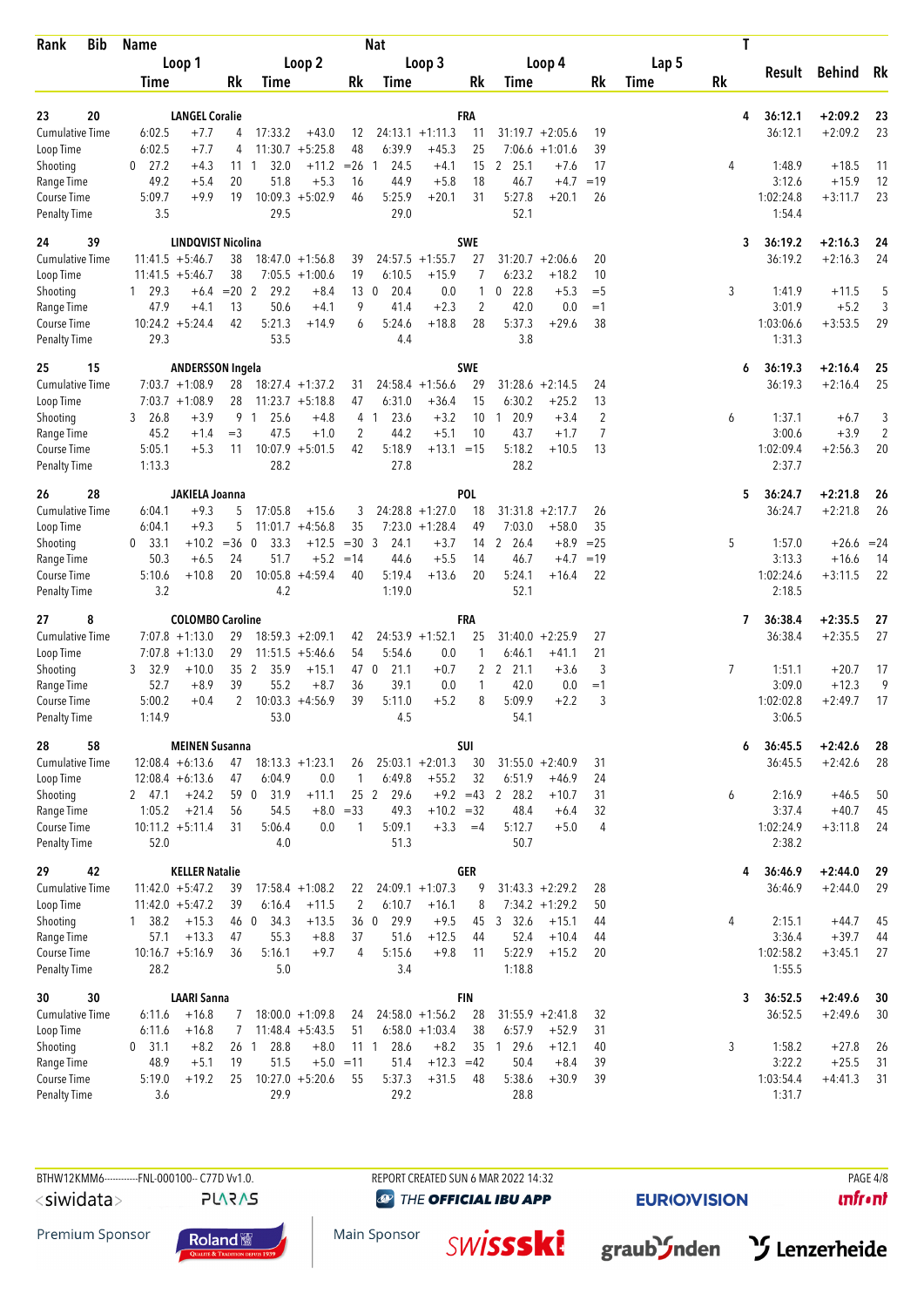| Rank                         | <b>Bib</b> | <b>Name</b>                              |                                           |                                            |                  | <b>Nat</b>                  |                        |            |                                 |                              |              |       | T            |                  |                    |              |
|------------------------------|------------|------------------------------------------|-------------------------------------------|--------------------------------------------|------------------|-----------------------------|------------------------|------------|---------------------------------|------------------------------|--------------|-------|--------------|------------------|--------------------|--------------|
|                              |            | Loop 1                                   |                                           | Loop 2                                     |                  |                             | Loop 3                 |            |                                 | Loop 4                       |              | Lap 5 |              | Result           | Behind Rk          |              |
|                              |            | Time                                     | Rk                                        | Time                                       | Rk               | Time                        |                        | Rk         | Time                            |                              | Rk           | Time  | Rk           |                  |                    |              |
|                              |            |                                          |                                           |                                            |                  |                             |                        | <b>GER</b> |                                 |                              |              |       | 5            | 36:53.2          | $+2:50.3$          |              |
| 31<br><b>Cumulative Time</b> | 26         | 6:33.6<br>$+38.8$                        | <b>SCHNEIDER Sophia</b>                   | $22$ 18:30.9 +1:40.7                       | 32               |                             | $25:36.9 +2:35.1$      | 39         | $31:59.8 + 2:45.7$              |                              | 33           |       |              | 36:53.2          | $+2:50.3$          | 31<br>31     |
| Loop Time                    |            | 6:33.6<br>$+38.8$                        | 22                                        | $11:57.3 + 5:52.4$                         | 57               |                             | $7:06.0 +1:11.4$       | 45         | 6:22.9                          | $+17.9$                      | 9            |       |              |                  |                    |              |
| Shooting                     |            | $1 \quad 29.4$                           | $+6.5$<br>$= 22$ 2                        | 32.3<br>$+11.5$                            | 28               | 2<br>24.7                   | $+4.3$                 | $=17$      | $0$ 25.5                        | $+8.0$                       | 19           |       | 5            | 1:52.1           | $+21.7$            | 20           |
| Range Time                   |            | 48.1                                     | $+4.3$<br>$=14$                           | 52.3<br>$+5.8$                             | 22               | 45.4                        | $+6.3$                 | 19         | 46.7                            | $+4.7$                       | $=19$        |       |              | 3:12.5           | $+15.8$            | 11           |
| Course Time                  |            | 5:19.3                                   | $+19.5$<br>26                             | $10:13.5 + 5:07.1$                         | 49               | 5:24.7                      | $+18.9$                | 29         | 5:32.1                          | +24.4                        | $= 31$       |       |              | 1:03:22.8        | $+4:09.7$          | 30           |
| <b>Penalty Time</b>          |            | 26.1                                     |                                           | 51.5                                       |                  | 55.9                        |                        |            | 4.0                             |                              |              |       |              | 2:17.6           |                    |              |
| 32                           | 23         |                                          | PICZURA Magda                             |                                            |                  |                             |                        | POL        |                                 |                              |              |       | 1            | 36:54.1          | $+2:51.2$          | 32           |
| <b>Cumulative Time</b>       |            | $+26.8$<br>6:21.6                        | 13                                        | $18:25.9 + 1:35.7$                         | 29               |                             | $25:07.4 +2:05.6$      | 31         | $31:46.8 + 2:32.7$              |                              | 29           |       |              | 36:54.1          | $+2:51.2$          | 32           |
| Loop Time                    |            | 6:21.6<br>$+26.8$                        | 13                                        | $12:04.3 + 5:59.4$                         | 58               | 6:41.5                      | $+46.9$                | 27         | 6:39.4                          | $+34.4$                      | 18           |       |              |                  |                    |              |
| Shooting<br>Range Time       |            | 0 32.2<br>51.7                           | 33<br>$+9.3$<br>-1<br>$=32$<br>$+7.9$     | 34.5<br>$+13.7$<br>55.9<br>$+9.4$          | $= 37$<br>44     | 27.4<br>$\mathbf 0$<br>50.7 | $+7.0$<br>$+11.6$      | 30<br>40   | 28.0<br>$\overline{0}$<br>48.9  | $+10.5$<br>$+6.9$            | 29<br>33     |       | 1            | 2:02.2<br>3:27.2 | $+31.8$<br>$+30.5$ | 34<br>37     |
| Course Time                  |            | 5:26.2<br>$+26.4$                        | 30                                        | $10:38.5 + 5:32.1$                         | 58               | 5:46.8                      | $+41.0$                | 54         | 5:45.9                          | $+38.2$                      | 53           |       |              | 1:04:31.5        | $+5:18.4$          | 38           |
| <b>Penalty Time</b>          |            | 3.7                                      |                                           | 29.8                                       |                  | 4.0                         |                        |            | 4.5                             |                              |              |       |              | 42.1             |                    |              |
| 33                           | 45         |                                          | MACHYNIAKOVA Veronika                     |                                            |                  |                             |                        | <b>SVK</b> |                                 |                              |              |       | $\mathbf{2}$ | 37:06.4          | $+3:03.5$          | 33           |
| <b>Cumulative Time</b>       |            | $11:38.4 + 5:43.6$                       | 37                                        | $18:26.3 + 1:36.1$                         | 30               |                             | $25:16.8 + 2:15.0$     | 34         | 31:51.6                         | $+2:37.5$                    | 30           |       |              | 37:06.4          | $+3:03.5$          | 33           |
| Loop Time                    |            | $11:38.4 + 5:43.6$                       | 37                                        | 6:47.9<br>$+43.0$                          | 10               | 6:50.5                      | $+55.9$                | 33         | 6:34.8                          | $+29.8$                      | 15           |       |              |                  |                    |              |
| Shooting                     |            | $0$ 31.2<br>51.0                         | $+8.3$<br>27 <sub>1</sub><br>$+7.2$<br>27 | 31.5<br>$+10.7$<br>53.8<br>$+7.3$          | 24 1<br>29       | 22.9<br>44.4                | $+2.5$<br>$+5.3 = 12$  | 6          | $0$ 24.5<br>46.3                | $+7.0$                       | 11<br>$=17$  |       | 2            | 1:50.2<br>3:15.5 | $+19.8$<br>$+18.8$ | 14<br>18     |
| Range Time<br>Course Time    |            | $10:43.6 + 5:43.8$                       | 57                                        | 5:23.1<br>$+16.7 = 10$                     |                  | 5:35.5                      | $+29.7$                | 43         | 5:44.1                          | $+4.3$<br>$+36.4$            | 48           |       |              | 1:04:32.7        | $+5:19.6$          | 39           |
| <b>Penalty Time</b>          |            | 3.8                                      |                                           | 31.0                                       |                  | 30.6                        |                        |            | 4.3                             |                              |              |       |              | 1:09.9           |                    |              |
| 34                           | 35         |                                          | <b>VINKLARKOVA Tereza</b>                 |                                            |                  |                             |                        | <b>CZE</b> |                                 |                              |              |       | 4            | 37:10.0          | $+3:07.1$          | 34           |
| <b>Cumulative Time</b>       |            | $11:16.0 + 5:21.2$                       | 32                                        | 17:38.4<br>$+48.2$                         | 15               |                             | $25:18.4 +2:16.6$      | 35         | $32:08.7 + 2:54.6$              |                              | 34           |       |              | 37:10.0          | $+3:07.1$          | 34           |
| Loop Time                    |            | $11:16.0 + 5:21.2$                       | 32                                        | 6:22.4<br>$+17.5$                          | 4                |                             | $7:40.0 + 1:45.4$      | 52         | 6:50.3                          | $+45.3$                      | 23           |       |              |                  |                    |              |
| Shooting<br>Range Time       |            | 0, 31.6<br>51.3                          | $+8.7$<br>30 <sub>0</sub><br>$+7.5$<br>29 | 27.2<br>$+6.4$<br>55.5                     | 8<br>$+9.0 = 38$ | 3<br>29.5<br>49.9           | $+9.1$<br>$+10.8 = 34$ | $=41$      | 25.7<br>$\overline{1}$<br>47.4  | $+8.2$<br>$+5.4$             | 20<br>$= 23$ |       | 4            | 1:54.2<br>3:24.1 | $+23.8$<br>$+27.4$ | 23<br>$= 34$ |
| Course Time                  |            | $10:20.3 + 5:20.5$                       | 40                                        | 5:23.0<br>$+16.6$                          | 9                | 5:32.0                      | $+26.2 = 39$           |            | 5:34.5                          | $+26.8$                      | $=34$        |       |              | 1:03:59.8        | $+4:46.7$          | 32           |
| <b>Penalty Time</b>          |            | 4.4                                      |                                           | 3.8                                        |                  | 1:18.0                      |                        |            | 28.3                            |                              |              |       |              | 1:54.7           |                    |              |
| 35                           | 34         |                                          | <b>MEIER-RUGE Ladina</b>                  |                                            |                  |                             |                        | SUI        |                                 |                              |              |       | 4            | 37:14.7          | $+3:11.8$          | 35           |
| <b>Cumulative Time</b>       |            | $11:34.0 + 5:39.2$                       | 35                                        | $18:15.6 + 1:25.4$                         | 27               |                             | $25:14.0 + 2:12.2$     | 33         | $32:09.4 + 2:55.3$              |                              | 35           |       |              | 37:14.7          | $+3:11.8$          | 35           |
| Loop Time                    |            | $11:34.0 + 5:39.2$                       | 35                                        | 6:41.6<br>$+36.7$                          | 8                |                             | $6:58.4 +1:03.8$       | 39         | 6:55.4                          | $+50.4$                      | 27           |       |              |                  |                    |              |
| Shooting<br>Range Time       |            | $1 \quad 33.2$<br>52.4                   | $=38$ 1<br>$+10.3$<br>$+8.6$<br>38        | 34.0<br>$+13.2 = 33$ 1<br>52.0<br>$+5.5$   | $=19$            | 33.7<br>58.0                | $+18.9$                | 52         | $+13.3 = 51 1 24.1$<br>46.3     | $+6.6$<br>$+4.3$             | 8<br>$=17$   |       | 4            | 2:05.2<br>3:28.7 | $+34.8$<br>$+32.0$ | 38<br>38     |
| Course Time                  |            | $10:12.1 + 5:12.3$                       | 32                                        | 5:22.4<br>$+16.0$                          | 8                | 5:32.0                      | $+26.2 = 39$           |            | 5:39.8                          | $+32.1$                      | $=41$        |       |              | 1:04:01.0        | $+4:47.9$          | 33           |
| <b>Penalty Time</b>          |            | 29.5                                     |                                           | 27.1                                       |                  | 28.3                        |                        |            | 29.2                            |                              |              |       |              | 1:54.3           |                    |              |
| 36                           | 18         |                                          | <b>DICKSON Emily</b>                      |                                            |                  |                             |                        | <b>CAN</b> |                                 |                              |              |       | 6            | 37:32.5          | $+3:29.6$          | 36           |
| <b>Cumulative Time</b>       |            | 6:33.2                                   | $+38.4$<br>21                             | $18:46.4 + 1:56.2$                         | 38               |                             | $25:25.2 + 2:23.4$     | 36         | $32:31.2 +3:17.1$               |                              | 36           |       |              | 37:32.5          | $+3:29.6$          | 36           |
| Loop Time<br>Shooting        |            | 6:33.2<br>1 28.9                         | $+38.4$<br>21<br>$+6.0 = 18$ 2            | $12:13.2 + 6:08.3$<br>29.6<br>$+8.8$       | 59               | 6:38.8<br>14 1<br>26.5      | $+44.2$<br>$+6.1$      | 23         | 26 2 24.7                       | $7:06.0 +1:01.0$<br>$+7.2$   | 38<br>$=13$  |       | 6            | 1:49.8           | $+19.4$            | 13           |
| Range Time                   |            | 49.3                                     | 21<br>$+5.5$                              | 51.9<br>$+5.4$                             | $=17$            | 45.6                        | $+6.5$                 | 20         | 46.2                            | $+4.2$                       | 16           |       |              | 3:13.0           | $+16.3$            | 13           |
| Course Time                  |            | 5:16.4<br>$+16.6$                        | 23                                        | $10:27.5 + 5:21.1$                         | 56               | 5:23.0                      | $+17.2$                | 26         | 5:25.2                          | $+17.5$                      | 23           |       |              | 1:04:04.6        | $+4:51.5$          | 35           |
| <b>Penalty Time</b>          |            | 27.4                                     |                                           | 53.7                                       |                  | 30.2                        |                        |            | 54.6                            |                              |              |       |              | 2:46.0           |                    |              |
| 37                           | 55         |                                          | <b>HEDSTROM Anna</b>                      |                                            |                  |                             |                        | <b>SWE</b> |                                 |                              |              |       | 6            | 37:36.9          | $+3:34.0$          | 37           |
| Cumulative Time              |            | $11:25.4 + 5:30.6$                       | 34                                        | $19:19.0 + 2:28.8$                         | 51               |                             | $25:55.3 + 2:53.5$     | 45         | $32:37.5 + 3:23.4$              |                              | 37           |       |              | 37:36.9          | $+3:34.0$          | 37           |
| Loop Time<br>Shooting        |            | $11:25.4 + 5:30.6$<br>$+16.5$<br>0, 39.4 | 34<br>48 4                                | $7:53.6 +1:48.7$<br>39.0<br>$+18.2$        | 28               | 6:36.3<br>23.1<br>54 1      | $+41.7$<br>$+2.7$      | 22         | 6:42.2<br>$= 7 \quad 1$<br>26.9 | $+37.2$<br>$+9.4$            | 20<br>27     |       | 6            | 2:08.6           | $+38.2$            | 41           |
| Range Time                   |            | $+15.3$<br>59.1                          | 49                                        | 1:01.8<br>$+15.3$                          | 55               | 44.8                        | $+5.7$                 | 17         | 45.1                            | $+3.1$                       | 11           |       |              | 3:30.8           | $+34.1$            | 40           |
| Course Time                  |            | $10:23.0 + 5:23.2$                       | 41                                        | 5:11.0<br>$+4.6$                           | 2                | 5:22.8                      | $+17.0$                | 25         | 5:28.4                          | $+20.7$                      | 28           |       |              | 1:04:02.1        | $+4:49.0$          | 34           |
| <b>Penalty Time</b>          |            | 3.3                                      |                                           | 1:40.7                                     |                  | 28.6                        |                        |            | 28.6                            |                              |              |       |              | 2:41.4           |                    |              |
| 38                           | 31         |                                          | <b>TRABUCCHI Martina</b>                  |                                            |                  |                             |                        | <b>ITA</b> |                                 |                              |              |       | 6            | 37:50.1          | $+3:47.2$          | 38           |
| <b>Cumulative Time</b>       |            | $11:34.5 + 5:39.7$                       | 36                                        | $18:48.1 + 1:57.9$                         | 40               |                             | $25:28.2 + 2:26.4$     | 37         | $32:42.8 + 3:28.7$              |                              | 38           |       |              | 37:50.1          | $+3:47.2$          | 38           |
| Loop Time<br>Shooting        |            | $11:34.5 + 5:39.7$                       | 36<br>$+9.0$<br>32 2                      | $7:13.6 +1:08.7$<br>34.7<br>$+13.9 = 40$ 1 | 22               | 6:40.1<br>25.1              | $+45.5$<br>$+4.7$      | 26         | 22 2 29.1                       | $7:14.6 + 1:09.6$<br>$+11.6$ | 40<br>35     |       |              | 2:00.9           | $+30.5 = 30$       |              |
| Range Time                   |            | 1 31.9<br>51.1                           | 28<br>$+7.3$                              | 56.3                                       | $+9.8 = 46$      | 47.4                        | $+8.3 = 25$            |            | 49.2                            | $+7.2$                       | 34           |       | 6            | 3:24.0           | $+27.3$            | 33           |
| Course Time                  |            | $10:13.5 + 5:13.7$                       | 34                                        | 5:23.1<br>$+16.7 = 10$                     |                  | 5:24.1                      | $+18.3$                | 27         | 5:32.1                          | $+24.4 = 31$                 |              |       |              | 1:04:22.9        | $+5:09.8$          | 37           |
| <b>Penalty Time</b>          |            | 29.8                                     |                                           | 54.2                                       |                  | 28.6                        |                        |            | 53.2                            |                              |              |       |              | 2:46.0           |                    |              |

**@** THE OFFICIAL IBU APP

**EURIO)VISION** 

 $unfront$ 

Premium Sponsor





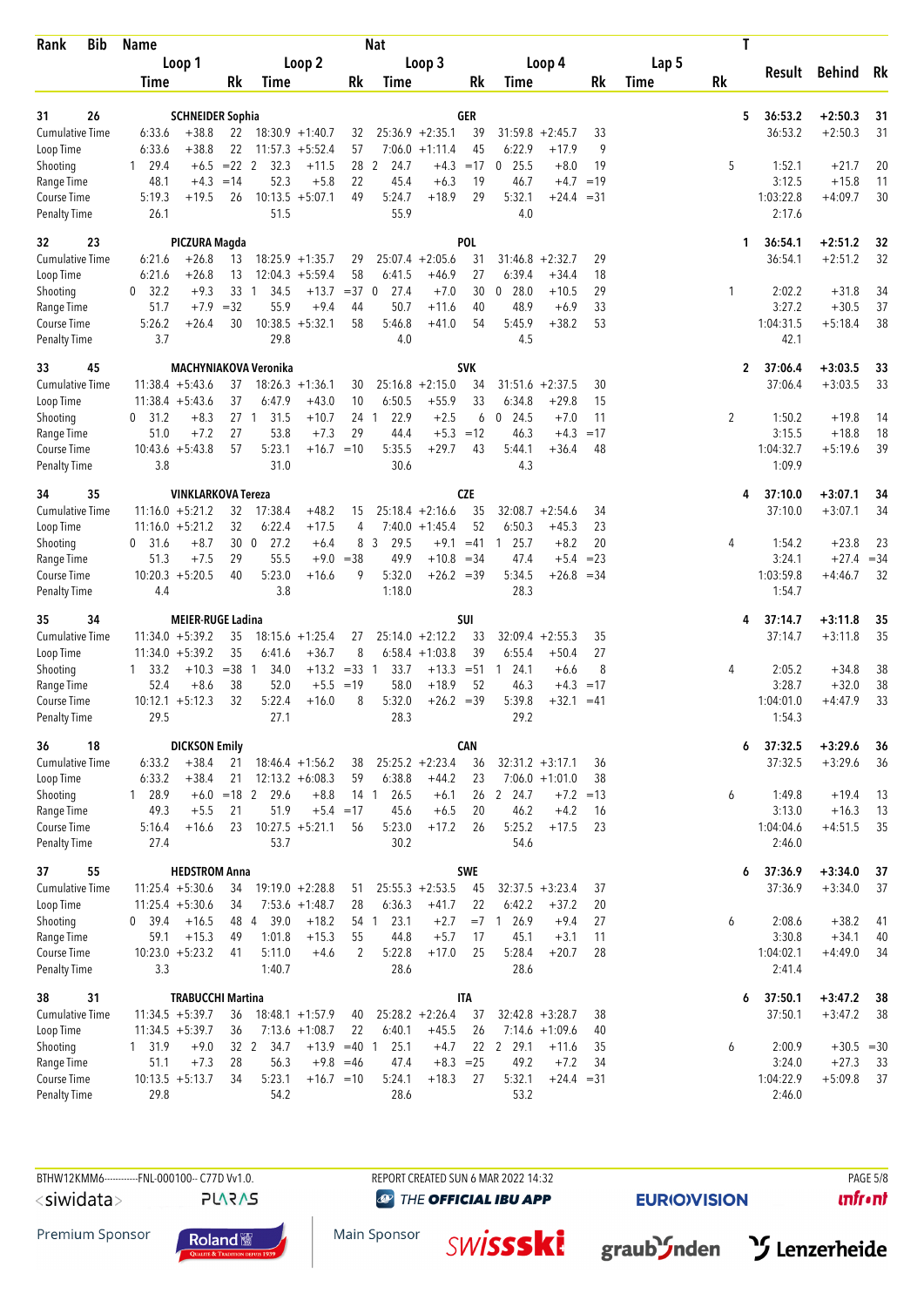| Rank                                | <b>Bib</b> | <b>Name</b>                                   |                            |                                     |            | <b>Nat</b>           |                                    |                  |                                        |          |             | T  |                     |                        |          |
|-------------------------------------|------------|-----------------------------------------------|----------------------------|-------------------------------------|------------|----------------------|------------------------------------|------------------|----------------------------------------|----------|-------------|----|---------------------|------------------------|----------|
|                                     |            | Loop 1                                        |                            | Loop 2                              |            |                      | Loop 3                             |                  | Loop 4                                 |          | Lap 5       |    |                     | Behind Rk              |          |
|                                     |            | Time                                          | Rk                         | Time                                | Rk         | Time                 |                                    | Rk               | Time                                   | Rk       | <b>Time</b> | Rk | Result              |                        |          |
|                                     |            |                                               |                            |                                     |            |                      |                                    |                  |                                        |          |             |    |                     |                        |          |
| 39                                  | 40         | <b>CICHON Kamila</b>                          |                            | $19:06.3 + 2:16.1$                  |            |                      |                                    | POL              |                                        |          |             | 4  | 37:58.4             | $+3:55.5$              | 39       |
| <b>Cumulative Time</b><br>Loop Time |            | $12:13.7 + 6:18.9$<br>$12:13.7 + 6:18.9$      | 50<br>50                   | 6:52.6<br>$+47.7$                   | 46<br>12   | 6:31.5               | $25:37.8 + 2:36.0$<br>$+36.9 = 16$ | 40               | $32:43.4 + 3:29.3$<br>$7:05.6 +1:00.6$ | 39<br>37 |             |    | 37:58.4             | $+3:55.5$              | 39       |
| Shooting                            |            | 2, 33.3<br>$+10.4$                            | 40<br>$\mathbf{1}$         | 34.5<br>$+13.7$                     | $=37$ 0    | 29.0                 | $+8.6 = 38$                        |                  | 141.7<br>$+24.2$                       | 56       |             | 4  | 2:18.6              | $+48.2$                | 51       |
| Range Time                          |            | $+9.9$<br>53.7                                | 43                         | 54.2<br>$+7.7$                      | 32         | 51.4                 | $+12.3$                            | $=42$            | 1:02.5<br>$+20.5$                      | 57       |             |    | 3:41.8              | $+45.1$                | 50       |
| Course Time                         |            | $10:28.5 + 5:28.7$                            | 48                         | 5:30.9<br>$+24.5$                   | 19         | 5:36.4               | $+30.6$                            | 45               | 5:34.5<br>$+26.8$                      | $= 34$   |             |    | 1:05:08.7           | $+5:55.6$              | 41       |
| <b>Penalty Time</b>                 |            | 51.5                                          |                            | 27.4                                |            | 3.6                  |                                    |                  | 28.6                                   |          |             |    | 1:51.3              |                        |          |
| 40                                  | 47         |                                               | <b>BARMETTLER Flavia</b>   |                                     |            |                      |                                    | SUI              |                                        |          |             | 5  | 38:02.8             | $+3:59.9$              | 40       |
| <b>Cumulative Time</b>              |            | $12:08.7 + 6:13.9$                            | 48                         | $19:04.4 + 2:14.2$                  | 45         |                      | $25:53.8 + 2:52.0$                 | 44               | $32:51.1 + 3:37.0$                     | 40       |             |    | 38:02.8             | $+3:59.9$              | 40       |
| Loop Time                           |            | $12:08.7 + 6:13.9$                            | 48                         | 6:55.7<br>$+50.8$                   | $=14$      | 6:49.4               | $+54.8$                            | 31               | 6:57.3<br>$+52.3$                      | 30       |             |    |                     |                        |          |
| Shooting                            |            | 2 31.8<br>$+8.9$                              | 31<br>$\overline{1}$       | 30.8<br>$+10.0$                     | 21         | 23.2<br>$\mathbf{1}$ | $+2.8$                             | 9                | 24.7<br>$+7.2$<br>$\mathbf{1}$         | $=13$    |             | 5  | 1:50.7              | $+20.3$                | 16       |
| Range Time                          |            | 54.6<br>$+10.8$                               | 44                         | 51.7<br>$+5.2 = 14$                 |            | 43.6                 | $+4.5$                             | 8                | 46.0<br>$+4.0$                         | 14       |             |    | 3:15.9              | $+19.2$                | 20       |
| Course Time                         |            | $10:19.2 + 5:19.4$                            | 38                         | 5:36.5<br>$+30.1$                   | 23         | 5:37.2               | $+31.4$                            | 47               | 5:43.5<br>$+35.8$                      | 47       |             |    | 1:05:19.2           | $+6:06.1$              | 43       |
| <b>Penalty Time</b>                 |            | 54.9                                          |                            | 27.4                                |            | 28.5                 |                                    |                  | 27.7                                   |          |             |    | 2:18.7              |                        |          |
| 41                                  | 33         |                                               | <b>LIGHTFOOT Amanda</b>    |                                     |            |                      |                                    | <b>GBR</b>       |                                        |          |             | 5  | 38:05.7             | $+4:02.8$              | 41       |
| <b>Cumulative Time</b>              |            | $11:45.5 + 5:50.7$                            | 41                         | $19:08.8 + 2:18.6$                  | 47         |                      | $25:38.3 +2:36.5$                  | 41               | $32:56.6 + 3:42.5$                     | 41       |             |    | 38:05.7             | $+4:02.8$              | 41       |
| Loop Time                           |            | $11:45.5 + 5:50.7$<br>$1\quad 26.0$<br>$+3.1$ | 41<br>$=6$ 2               | $7:23.3 +1:18.4$<br>36.6<br>$+15.8$ | 24<br>50 0 | 6:29.5<br>24.0       | $+34.9$<br>$+3.6$                  | 13<br>$=12$      | $7:18.3 +1:13.3$<br>2 23.8             | 42<br>7  |             | 5  | 1:50.6              | $+20.2$                | 15       |
| Shooting<br>Range Time              |            | 46.9<br>$+3.1$                                | $=9$                       | 59.1<br>$+12.6$                     | 52         | 42.7                 | $+3.6$                             | 5                | $+6.3$<br>45.9<br>$+3.9$               | 13       |             |    | 3:14.6              | $+17.9$                | 16       |
| Course Time                         |            | $10:27.9 + 5:28.1$                            | 47                         | 5:30.1<br>$+23.7$                   | 18         | 5:43.0               | $+37.2$                            | 50               | 5:39.8<br>$+32.1$                      | $=41$    |             |    | 1:05:26.5           | $+6:13.4$              | 44       |
| <b>Penalty Time</b>                 |            | 30.6                                          |                            | 54.0                                |            | 3.8                  |                                    |                  | 52.6                                   |          |             |    | 2:21.1              |                        |          |
| 42                                  | 52         | <b>KUUTTINEN Heidi</b>                        |                            |                                     |            |                      |                                    | FIN              |                                        |          |             | 5  | 38:06.8             | $+4:03.9$              | 42       |
| <b>Cumulative Time</b>              |            | $12:19.8 + 6:25.0$                            | 53                         | $19:15.5 + 2:25.3$                  | 48         |                      | $26:06.8 + 3:05.0$                 | 46               | $33:00.2 + 3:46.1$                     | 42       |             |    | 38:06.8             | $+4:03.9$              | 42       |
| Loop Time                           |            | $12:19.8 + 6:25.0$                            | 53                         | 6:55.7<br>$+50.8$                   | $=14$      | 6:51.3               | $+56.7$                            | 34               | 6:53.4<br>$+48.4$                      | 25       |             |    |                     |                        |          |
| Shooting                            |            | 2 28.5<br>$+5.6$                              | 15<br>$\overline{1}$       | 34.8<br>$+14.0$                     | 42 1       | 30.5                 | $+10.1$                            |                  | 30.9<br>$+13.4$<br>47 1                | 41       |             | 5  | 2:05.0              | $+34.6$                | 37       |
| Range Time                          |            | 51.7<br>$+7.9$                                | $=32$                      | 55.5<br>$+9.0$                      | $=38$      | 52.2                 | $+13.1$                            | 45               | 52.1<br>$+10.1$                        | 42       |             |    | 3:31.5              | $+34.8$                | 41       |
| Course Time                         |            | $10:35.9 + 5:36.1$                            | 52                         | 5:27.1<br>$+20.7$                   | 15         | 5:29.7               | $+23.9$                            | 37               | 5:32.3<br>$+24.6$                      | 33       |             |    | 1:05:11.8           | $+5:58.7$              | 42       |
| <b>Penalty Time</b>                 |            | 52.2                                          |                            | 33.1                                |            | 29.4                 |                                    |                  | 29.0                                   |          |             |    | 2:23.8              |                        |          |
| 43                                  | 44         | <b>GROSSMAN Hallie</b>                        |                            |                                     |            |                      |                                    | USA              |                                        |          |             | 8  | 38:07.2             | $+4:04.3$              | 43       |
| Cumulative Time                     |            | $12:17.2 + 6:22.4$                            | 51                         | $18:54.0 + 2:03.8$                  | 41         |                      | $25:53.1 + 2:51.3$                 | 43               | $33:19.2 + 4:05.1$                     | 45       |             |    | 38:07.2             | $+4:04.3$              | 43       |
| Loop Time                           |            | $12:17.2 + 6:22.4$                            | 51                         | 6:36.8<br>$+31.9$                   | 7          |                      | $6:59.1 +1:04.5 = 42$              |                  | $7:26.1 + 1:21.1$                      | 46       |             |    |                     |                        |          |
| Shooting                            |            | 2 37.8<br>$+14.9$                             | 45 1                       | 36.8<br>$+16.0$                     |            | 51 2<br>27.2         | $+6.8$                             | 29               | 3 32.5<br>$+15.0$                      | 43       |             | 8  | 2:14.5              | $+44.1$                | 44       |
| Range Time<br>Course Time           |            | 1:00.4<br>$+16.6$<br>$10:27.6 + 5:27.8$       | 51<br>46                   | 57.5<br>$+11.0$<br>5:11.1<br>$+4.7$ | 50<br>3    | 50.4<br>5:18.4       | $+11.3$<br>$+12.6$                 | 38<br>13         | 52.3<br>$+10.3$<br>5:18.3<br>$+10.6$   | 43<br>14 |             |    | 3:40.6<br>1:04:22.6 | $+43.9$<br>$+5:09.5$   | 48<br>36 |
| <b>Penalty Time</b>                 |            | 49.1                                          |                            | 28.1                                |            | 50.3                 |                                    |                  | 1:15.5                                 |          |             |    | 3:23.1              |                        |          |
|                                     |            |                                               |                            |                                     |            |                      |                                    |                  |                                        |          |             |    |                     |                        |          |
| 44<br>Cumulative Time               | 37         | <b>VOLKEN Flurina</b><br>$12:24.7 + 6:29.9$   | 55                         | $19:01.4 +2:11.2$                   | 44         |                      | $25:32.0 + 2:30.2$                 | SUI<br>38        | $33:07.2 + 3:53.1$                     | 44       |             | 8  | 38:18.2<br>38:18.2  | $+4:15.3$<br>$+4:15.3$ | 44<br>44 |
| Loop Time                           |            | $12:24.7 + 6:29.9$                            | 55                         | 6:36.7<br>$+31.8$                   | 6          | 6:30.6               | $+36.0$                            | 14               | $7:35.2 +1:30.2$                       | 51       |             |    |                     |                        |          |
| Shooting                            |            | 3, 37.3<br>$+14.4$                            | 44 1                       | 26.7<br>$+5.9$                      | 6          | 24.8<br>$\mathbf{1}$ | $+4.4$                             | 19               | 3 24.8<br>$+7.3$                       | 16       |             | 8  | 1:53.6              | $+23.2$                | 22       |
| Range Time                          |            | $+12.8$<br>56.6                               | 46                         | 50.5<br>$+4.0$                      | 8          | 43.4                 | $+4.3$                             | $=6$             | 47.5<br>$+5.5$                         | 25       |             |    | 3:18.0              | $+21.3$                | 24       |
| Course Time                         |            | $10:12.6 + 5:12.8$                            | 33                         | 5:18.4<br>$+12.0$                   | 5          | 5:19.0               | $+13.2 = 17$                       |                  | 5:27.6<br>$+19.9$                      | 25       |             |    | 1:04:35.8           | $+5:22.7$              | 40       |
| Penalty Time                        |            | 1:15.4                                        |                            | 27.7                                |            | 28.2                 |                                    |                  | 1:20.0                                 |          |             |    | 3:31.5              |                        |          |
| 45                                  | 36         |                                               | <b>TOMASZEWSKA Natalia</b> |                                     |            |                      |                                    | POL              |                                        |          |             | 5  | 38:26.3             | $+4:23.4$              | 45       |
| <b>Cumulative Time</b>              |            | $11:18.1 + 5:23.3$                            | 33                         | $18:11.8 + 1:21.6$                  | 25         |                      | $25:09.3 + 2:07.5$                 | 32               | $33:03.3 + 3:49.2$                     | 43       |             |    | 38:26.3             | $+4:23.4$              | 45       |
| Loop Time                           |            | $11:18.1 + 5:23.3$                            | 33                         | 6:53.7<br>$+48.8$                   | 13         |                      | $6:57.5 +1:02.9$                   | 36               | $7:54.0 +1:49.0$                       | 54       |             |    |                     |                        |          |
| Shooting                            |            | 0, 30.4<br>$+7.5$                             | 24 <sub>1</sub>            | 33.8<br>$+13.0$                     |            | 27.7<br>32 1         | $+7.3$                             | 32               | 3 28.9<br>$+11.4$                      | 34       |             | 5  | 2:00.9              | $+30.5$                | $=30$    |
| Range Time                          |            | $+9.8$<br>53.6                                | $=40$                      | 56.5<br>$+10.0$                     | 48         | 52.5                 | $+13.4 = 47$                       |                  | 50.1<br>$+8.1$                         | 37       |             |    | 3:32.7              | $+36.0$                | 42<br>45 |
| Course Time<br><b>Penalty Time</b>  |            | $10:19.8 + 5:20.0$<br>4.7                     | 39                         | 5:28.4<br>$+22.0$<br>28.7           | 17         | 5:36.2<br>28.7       | $+30.4$                            | 44               | 5:42.8<br>$+35.1$<br>1:21.0            | 46       |             |    | 1:05:33.5<br>2:23.2 | $+6:20.4$              |          |
|                                     |            |                                               |                            |                                     |            |                      |                                    |                  |                                        |          |             |    |                     |                        |          |
| 46<br><b>Cumulative Time</b>        | 51         | <b>KAUTZER Amanda</b><br>$12:09.5 + 6:14.7$   | 49                         | $19:17.3 + 2:27.1$                  | 50         |                      | $26:41.4 + 3:39.6$                 | <b>USA</b><br>50 | $33:46.1 + 4:32.0$                     | 47       |             | 5  | 38:47.8<br>38:47.8  | $+4:44.9$<br>$+4:44.9$ | 46<br>46 |
| Loop Time                           |            | $12:09.5 + 6:14.7$                            | 49                         | $7:07.8 + 1:02.9$                   | 20         |                      | $7:24.1 + 1:29.5$                  | 50               | 7:04.7<br>$+59.7$                      | 36       |             |    |                     |                        |          |
| Shooting                            |            | $+17.5$<br>140.4                              | 50 1 43.5                  | $+22.7$                             |            | 58 2<br>40.9         | $+20.5$                            |                  | 57 1 34.9<br>$+17.4$                   | 47       |             | 5  | 2:39.8              | $+1:09.4$              | 55       |
| Range Time                          |            | $+20.4$<br>1:04.2                             | 55                         | $+19.3$<br>1:05.8                   | 58         | 1:00.5               | $+21.4$                            | 56               | 55.7<br>$+13.7$                        | 49       |             |    | 4:06.2              | $+1:09.5$              | 56       |
| Course Time                         |            | $10:36.6 + 5:36.8$                            | 53                         | 5:33.0<br>$+26.6 = 21$              |            | 5:29.3               | $+23.5$                            | 35               | 5:40.5<br>$+32.8$                      | 44       |             |    | 1:06:07.2           | $+6:54.1$              | 47       |
| Penalty Time                        |            | 28.7                                          |                            | 29.0                                |            | 54.3                 |                                    |                  | 28.4                                   |          |             |    | 2:20.5              |                        |          |

**PLARAS** 

**@** THE OFFICIAL IBU APP

Main Sponsor

**EURIO)VISION** 

 $unfront$ 

Premium Sponsor







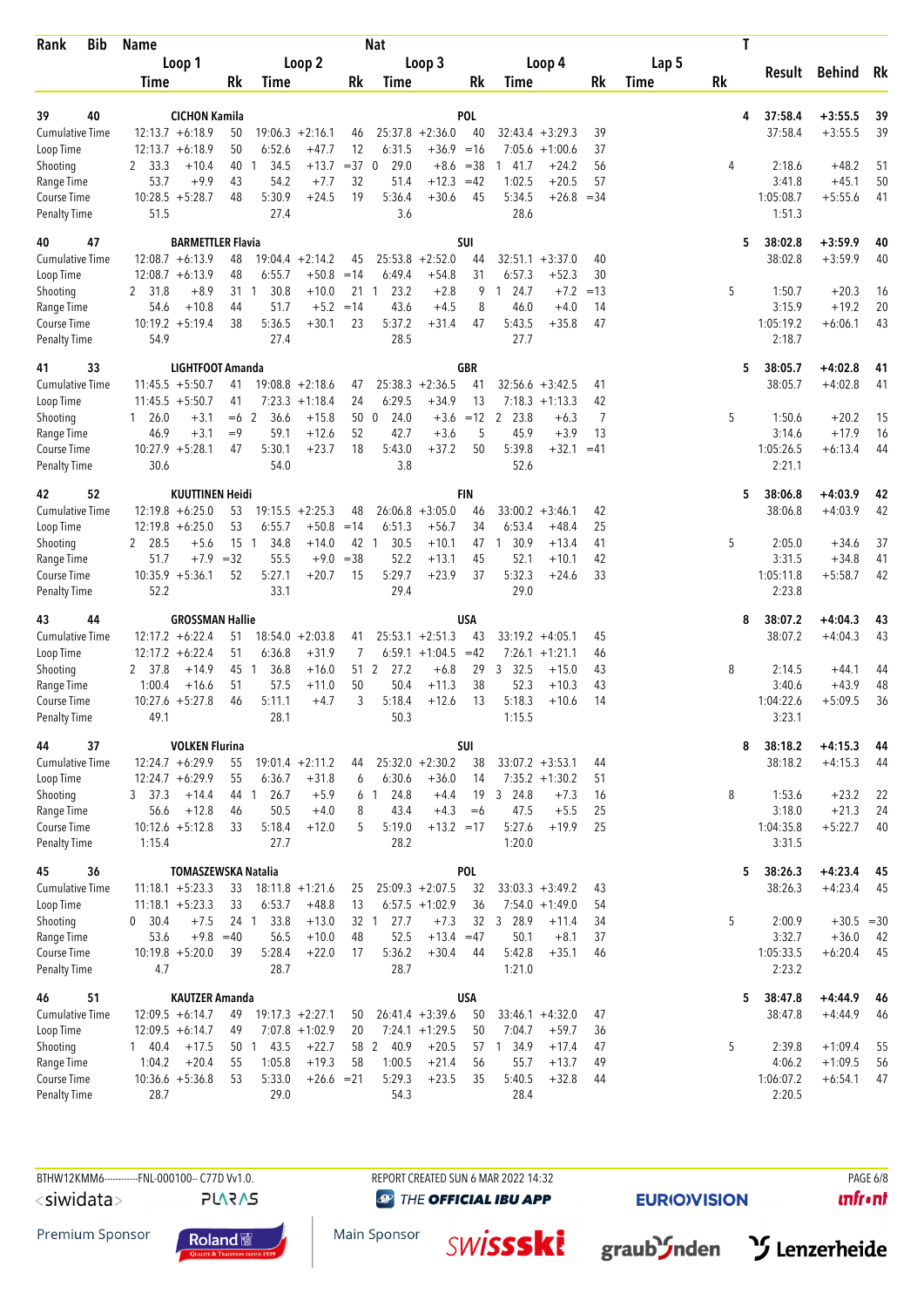| <b>Bib</b><br>Rank                  | <b>Name</b>                              |                                  |                                                     | Nat                                        |                   |                                                        |             |       | T              |                     |               |    |
|-------------------------------------|------------------------------------------|----------------------------------|-----------------------------------------------------|--------------------------------------------|-------------------|--------------------------------------------------------|-------------|-------|----------------|---------------------|---------------|----|
|                                     | Loop 1                                   |                                  | Loop 2                                              | Loop 3                                     |                   | Loop 4                                                 |             | Lap 5 |                | Result              | <b>Behind</b> | Rk |
|                                     | Time                                     | <b>Rk</b><br>Time                | Rk                                                  | Time                                       | Rk                | Time                                                   | Rk          | Time  | <b>Rk</b>      |                     |               |    |
| 47<br>21                            | <b>BRUNETTO Gaia</b>                     |                                  |                                                     |                                            | <b>ITA</b>        |                                                        |             |       | 6              | 38:47.9             | $+4:45.0$     | 47 |
| <b>Cumulative Time</b>              | $6:57.5 +1:02.7$                         | 27                               | $18:38.2 + 1:48.0$<br>36                            | $25:52.0 + 2:50.2$                         | 42                | $33:20.0 + 4:05.9$                                     | 46          |       |                | 38:47.9             | $+4:45.0$     | 47 |
| Loop Time                           | $6:57.5 +1:02.7$                         | 27                               | $11:40.7 + 5:35.8$<br>50                            | $7:13.8 +1:19.2$                           | 48                | $7:28.0 + 1:23.0$                                      | 48          |       |                |                     |               |    |
| Shooting                            | 2 29.3<br>$+6.4$                         | $= 20 \ 0$<br>20.8               | 0.0                                                 | $1\quad2$<br>29.3<br>$+8.9$                | 40                | 2 29.5<br>$+12.0$                                      | $=37$       |       | 6              | 1:49.1              | $+18.7$       | 12 |
| Range Time                          | 49.9<br>$+6.1$                           | 22<br>51.0                       | 10<br>$+4.5$                                        | 50.5<br>$+11.4$                            | 39                | 49.9<br>$+7.9$                                         | 36          |       |                | 3:21.3              | $+24.6$       | 29 |
| Course Time<br><b>Penalty Time</b>  | 5:17.5<br>$+17.7$<br>50.0                | 24<br>10:46.1<br>3.6             | $+5:39.7$<br>59                                     | 5:31.5<br>$+25.7$<br>51.8                  | 38                | 5:44.5<br>$+36.8 = 50$<br>53.6                         |             |       |                | 1:06:07.5<br>2:39.1 | $+6:54.4$     | 48 |
| 32<br>48                            | <b>JURCOVA Natalie</b>                   |                                  |                                                     |                                            | <b>CZE</b>        |                                                        |             |       | 7              | 38:54.5             | $+4:51.6$     | 48 |
| <b>Cumulative Time</b>              | $11:57.8 + 6:03.0$                       | 44                               | $19:51.8 + 3:01.6$<br>56                            | $26:49.6 + 3:47.8$                         | 51                | $33:46.8 + 4:32.7$                                     | 48          |       |                | 38:54.5             | $+4:51.6$     | 48 |
| Loop Time<br>Shooting               | $11:57.8 + 6:03.0$<br>2 26.0<br>$+3.1$   | 44<br>40.7<br>$=6$ 3             | $7:54.0 + 1:49.1$<br>29<br>$+19.9$                  | $6:57.8 +1:03.2$<br>21.9<br>57 1<br>$+1.5$ | 37<br>$=$ 3       | $+52.2$<br>6:57.2<br>22.8<br>$+5.3$<br>$\mathbf{1}$    | 29<br>$=$ 5 |       | $\overline{7}$ | 1:51.5              | $+21.1$       | 18 |
| Range Time                          | 47.2<br>$+3.4$                           | 12<br>1:02.9                     | 57<br>$+16.4$                                       | $+4.8$<br>43.9                             | 9                 | 44.4<br>$+2.4$                                         | 8           |       |                | 3:18.4              | $+21.7$       | 25 |
| Course Time                         | $10:16.1 + 5:16.3$                       | 35<br>5:31.0                     | 20<br>$+24.6$                                       | 5:44.0<br>$+38.2$                          | 51                | 5:41.4<br>$+33.7$                                      | 45          |       |                | 1:06:07.0           | $+6:53.9$     | 46 |
| Penalty Time                        | 54.5                                     | 1:20.1                           |                                                     | 29.8                                       |                   | 31.4                                                   |             |       |                | 3:15.9              |               |    |
| 49<br>57                            | <b>FISCHER Anja</b>                      |                                  |                                                     |                                            | SUI               |                                                        |             |       | 4              | 39:06.1             | $+5:03.2$     | 49 |
| <b>Cumulative Time</b><br>Loop Time | $11:44.8 + 5:50.0$<br>$11:44.8 + 5:50.0$ | 40<br>40<br>7:01.1               | $18:45.9 + 1:55.7$<br>37<br>$+56.2$<br>17           | $26:34.3 + 3:32.5$<br>$7:48.4 +1:53.8$     | 47<br>54          | $33:53.4 +4:39.3$<br>$7:19.1 + 1:14.1$                 | 49<br>44    |       |                | 39:06.1             | $+5:03.2$     | 49 |
| Shooting                            | 0 38.7<br>$+15.8$                        | 35.8<br>47 1                     | $+15.0 = 45$                                        | 22.1<br>2<br>$+1.7$                        | 5                 | 38.7<br>$+21.2$<br>$\mathbf{1}$                        | 54          |       | 4              | 2:15.5              | $+45.1$       | 48 |
| Range Time                          | 58.5<br>$+14.7$                          | 48<br>58.4                       | $+11.9$<br>51                                       | 1:03.0<br>$+23.9$                          | 57                | 58.6<br>$+16.6$                                        | 53          |       |                | 3:58.5              | $+1:01.8$     | 53 |
| Course Time                         | $10:42.5 + 5:42.7$                       | 5:33.0<br>56                     | $+26.6 = 21$                                        | 5:46.2<br>$+40.4$                          | 53                | 5:50.7<br>$+43.0$                                      | 54          |       |                | 1:06:58.5           | $+7:45.4$     | 49 |
| <b>Penalty Time</b>                 | 3.8                                      | 29.6                             |                                                     | 59.2                                       |                   | 29.7                                                   |             |       |                | 2:02.5              |               |    |
| 54<br>50                            | <b>GAIM Grete</b>                        |                                  |                                                     |                                            | <b>EST</b>        |                                                        |             |       | 3              | 39:30.6             | $+5:27.7$     | 50 |
| <b>Cumulative Time</b>              | $12:51.5 + 6:56.7$                       | 57                               | $19:41.4 + 2:51.2$<br>55                            | $26:40.3 + 3:38.5$                         | 49                | $34:04.5 + 4:50.4$                                     | 50          |       |                | 39:30.6             | $+5:27.7$     | 50 |
| Loop Time<br>Shooting               | $12:51.5 + 6:56.7$<br>$+18.1$<br>2, 41.0 | 57<br>6:49.9<br>33.3<br>510      | $+45.0$<br>11<br>$+12.5$<br>$=30$ 0                 | $6:58.9 +1:04.3$<br>32.5<br>$+12.1$        | 41<br>50          | $7:24.2 +1:19.2$<br>1 38.9<br>$+21.4$                  | 45<br>55    |       | 3              | 2:25.9              | $+55.5$       | 52 |
| Range Time                          | 1:03.6<br>$+19.8$                        | 54<br>54.5                       | $+8.0$<br>$=33$                                     | 55.2<br>$+16.1$                            | 49                | 1:01.2<br>$+19.2$                                      | 56          |       |                | 3:54.5              | $+57.8$       | 52 |
| Course Time                         | $10:51.3 + 5:51.5$                       | 59<br>5:51.3                     | 29<br>$+44.9$                                       | 5:59.8<br>$+54.0$                          | 58                | 5:53.0<br>$+45.3$                                      | 55          |       |                | 1:08:06.0           | $+8:52.9$     | 55 |
| <b>Penalty Time</b>                 | 56.6                                     | 4.0                              |                                                     | 3.9                                        |                   | 29.9                                                   |             |       |                | 1:34.5              |               |    |
| 38<br>51                            | <b>GOWLING Gillian</b>                   |                                  |                                                     |                                            | CAN               |                                                        |             |       | 6              | 39:31.1             | $+5:28.2$     | 51 |
| <b>Cumulative Time</b>              | $11:48.1 + 5:53.3$                       | 42                               | $19:30.4 +2:40.2$<br>52                             | $26:39.1 + 3:37.3$                         | 48                | $34:09.0 + 4:54.9$                                     | 51          |       |                | 39:31.1             | $+5:28.2$     | 51 |
| Loop Time<br>Shooting               | $11:48.1 + 5:53.3$<br>$1 \quad 33.2$     | 42<br>$+10.3 = 38.3$<br>34.7     | $7:42.3 +1:37.4$<br>27<br>$+13.9 = 40$ 1            | $7:08.7 +1:14.1$<br>29.6                   | 47<br>$+9.2 = 43$ | $7:29.9 + 1:24.9$<br>38.0<br>$+20.5$<br>$\overline{1}$ | 49<br>53    |       | 6              | 2:15.7              | $+45.3$       | 49 |
| Range Time                          | 53.6<br>$+9.8$                           | $=40$<br>56.3                    | $+9.8$<br>$=46$                                     | 52.5<br>$+13.4 = 47$                       |                   | 58.4<br>$+16.4$                                        | 52          |       |                | 3:40.8              | $+44.1$       | 49 |
| Course Time                         | $10:25.9 + 5:26.1$                       | 5:26.2<br>45                     | $+19.8$<br>13                                       | 5:45.4<br>$+39.6$                          | 52                | 6:00.9<br>$+53.2$                                      | 56          |       |                | 1:07:09.5           | $+7:56.4$     | 50 |
| <b>Penalty Time</b>                 | 28.6                                     | 1:19.7                           |                                                     | 30.8                                       |                   | 30.6                                                   |             |       |                | 2:49.8              |               |    |
| 52<br>43                            |                                          | <b>COLEBOURN Jillian Wei-Lin</b> |                                                     |                                            | <b>AUS</b>        |                                                        |             |       | 7              | 39:51.3             | $+5:48.4$     | 52 |
| <b>Cumulative Time</b><br>Loop Time | $12:23.6 + 6:28.8$<br>$12:23.6 + 6:28.8$ | 54<br>54                         | $19:52.6 + 3:02.4$<br>57<br>$7:29.0 +1:24.1$<br>25  | $26:59.6 + 3:57.8$<br>$7:07.0 +1:12.4$     | 53<br>46          | $34:36.0 + 5:21.9$<br>$7:36.4 +1:31.4$                 | 53<br>52    |       |                | 39:51.3             | $+5:48.4$     | 52 |
| Shooting                            | $+11.7$<br>2 34.6                        | 42 2<br>34.2                     | $+13.4$                                             | 35 1<br>25.7<br>$+5.3$                     |                   | 24 2 36.3<br>$+18.8$                                   | 51          |       | $\overline{7}$ | 2:11.0              | $+40.6$       | 42 |
| Range Time                          | $+12.1$<br>55.9                          | 45<br>54.1                       | 31<br>$+7.6$                                        | 47.4                                       | $+8.3 = 25$       | $+15.2$<br>57.2                                        | 51          |       |                | 3:34.6              | $+37.9$       | 43 |
| Course Time                         | $10:35.1 + 5:35.3$                       | 5:38.4<br>51                     | $+32.0 = 25$                                        | 5:50.6<br>$+44.8$                          | 55                | 5:44.2<br>$+36.5$                                      | 49          |       |                | 1:07:39.6           | $+8:26.5$     | 52 |
| Penalty Time                        | 52.6                                     | 56.4                             |                                                     | 28.9                                       |                   | 54.9                                                   |             |       |                | 3:13.0              |               |    |
| 48<br>53                            | <b>JORONEN Sofia</b>                     |                                  |                                                     |                                            | <b>FIN</b>        |                                                        |             |       | 4              | 39:58.0             | $+5:55.1$     | 53 |
| <b>Cumulative Time</b>              | $12:02.9 + 6:08.1$<br>$12:02.9 + 6:08.1$ | 46<br>46                         | $19:16.0 + 2:25.8$<br>49<br>$7:13.1 + 1:08.2$<br>21 | $27:01.9 +4:00.1$<br>$7:45.9 +1:51.3$      | 54<br>53          | $34:29.2 + 5:15.1$<br>$7:27.3 +1:22.3$                 | 52<br>47    |       |                | 39:58.0             | $+5:55.1$     | 53 |
| Loop Time<br>Shooting               | $+21.3$<br>$0$ 44.2                      | 39.7<br>57 <sub>1</sub>          | $+18.9$                                             | 55 2<br>36.3<br>$+15.9$                    | 54                | 33.3<br>$+15.8$<br>$\overline{1}$                      | 45          |       | 4              | 2:33.6              | $+1:03.2$     | 54 |
| Range Time                          | $+25.3$<br>1:09.1                        | 1:02.7<br>59                     | $+16.2$<br>56                                       | 58.2<br>$+19.1$                            | $= 53$            | 55.0<br>$+13.0$                                        | 47          |       |                | 4:05.0              | $+1:08.3$     | 54 |
| Course Time                         | $10:50.3 + 5:50.5$                       | 5:38.4<br>58                     | $+32.0 = 25$                                        | 5:51.8<br>$+46.0$                          | 56                | 6:02.0<br>$+54.3$                                      | 57          |       |                | 1:08:20.5           | $+9:07.4$     | 57 |
| Penalty Time                        | 3.5                                      | 31.9                             |                                                     | 55.9                                       |                   | 30.3                                                   |             |       |                | 2:01.7              |               |    |
| 50<br>54                            |                                          | <b>GERAGHTY-MOATS Tara</b>       |                                                     |                                            | <b>USA</b>        |                                                        |             |       | 9              | 40:27.5             | $+6:24.6$     | 54 |
| <b>Cumulative Time</b>              | $11:51.5 + 5:56.7$                       | 43<br>6:46.4                     | $18:37.9 + 1:47.7$<br>34                            | $27:08.2 +4:06.4$                          | 56                | $35:11.3 + 5:57.2$                                     | 54          |       |                | 40:27.5             | $+6:24.6$     | 54 |
| Loop Time<br>Shooting               | $11:51.5 + 5:56.7$<br>$+18.6$<br>1 41.5  | 43<br>53 1<br>36.5               | $+41.5$<br>9<br>$+15.7$                             | $8:30.3 +2:35.7$<br>494<br>51.0<br>$+30.6$ | 58                | $8:03.1 + 1:58.1$<br>59 3 36.2<br>$+18.7$              | 55<br>50    |       | 9              | 2:45.3              | $+1:14.9$     | 56 |
| Range Time                          | 59.6<br>$+15.8$                          | 50<br>56.6                       | $+10.1$<br>49                                       | 1:12.0<br>$+32.9$                          | 59                | $+15.0$<br>57.0                                        | 50          |       |                | 4:05.2              | $+1:08.5$     | 55 |
| Course Time                         | $10:25.5 + 5:25.7$                       | 44<br>5:21.8                     | $\overline{7}$<br>$+15.4$                           | 5:33.2<br>$+27.4$                          | 41                | 5:44.5<br>$+36.8 = 50$                                 |             |       |                | 1:07:32.5           | $+8:19.4$     | 51 |
| Penalty Time                        | 26.4                                     | 28.0                             |                                                     | 1:45.0                                     |                   | 1:21.6                                                 |             |       |                | 4:01.1              |               |    |

**PLARAS** 

**@** THE OFFICIAL IBU APP

**EURIO)VISION** 

 $unfront$ 

Premium Sponsor